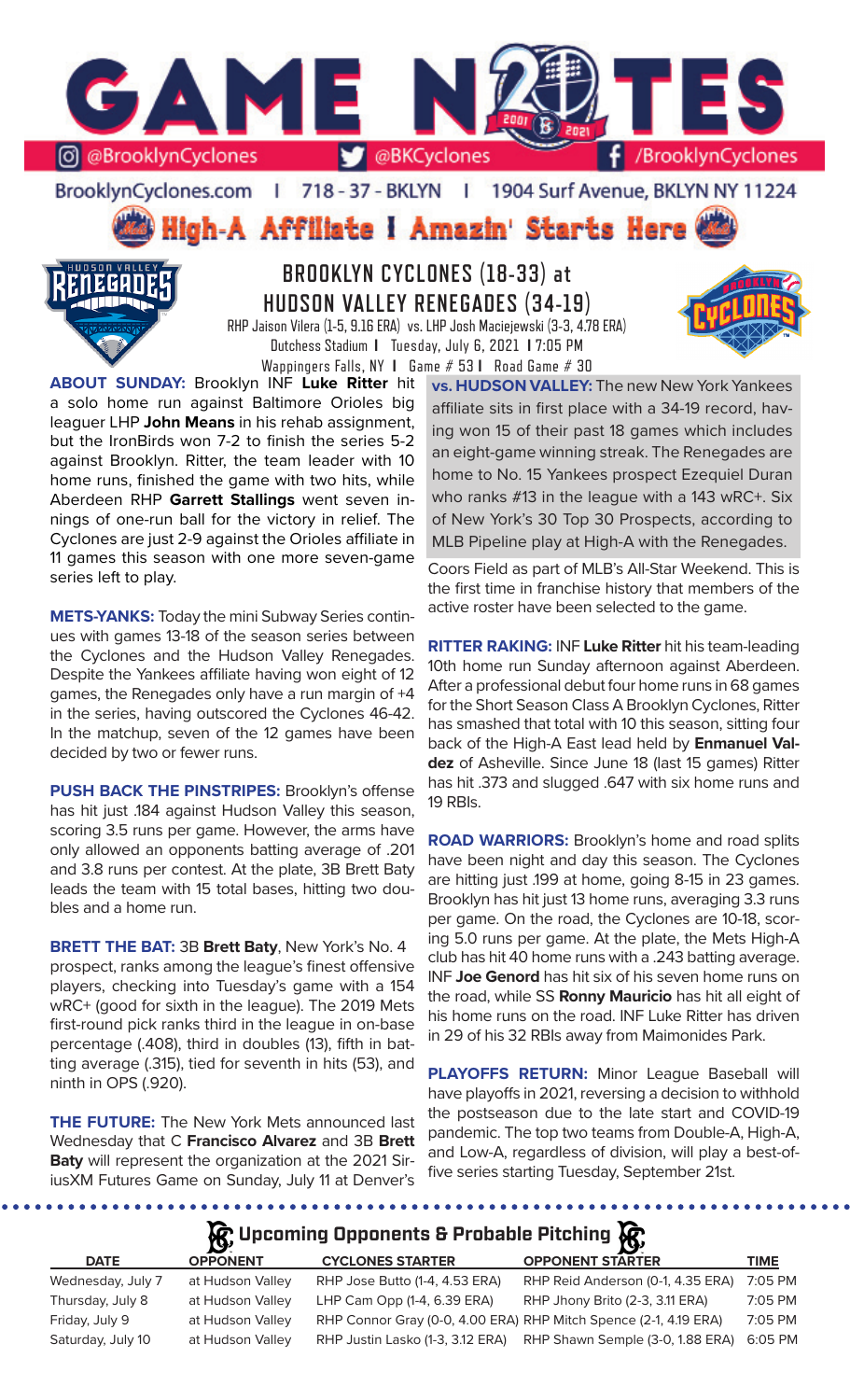

**LAST TIME OUT:** Vilera and the Cyclones earned the first victory in his start, snapping an 0-8 to start the season. The Venezuelan tossed his best outing since May 20 against Hudson Valley, yielding three earned runs on five hits in five innings.

| ∍ |             |            |            |     | <b>Brooklyn Cyclones</b> |   |                |                |   |           |            |
|---|-------------|------------|------------|-----|--------------------------|---|----------------|----------------|---|-----------|------------|
|   | <b>DATE</b> | <b>OPP</b> | <b>DEC</b> | IP  | н                        | R | ER             | <b>BB</b>      | ĸ | <b>HR</b> | <b>AVG</b> |
| t | 6/30        | @ ABD      | W          | 5.0 | 5                        | 3 | 3              |                |   | O         | .303       |
| ≘ | 6/22        | JS         |            | 2.2 | 7                        | 7 | 7              | 3              | 2 | 2         | .310       |
|   | 6/16        | @ WIL      |            | 5.0 | 4                        | 2 | $\overline{2}$ | 1              | 2 | O         | .288       |
|   | 6/11        | HV         |            | 3.2 | 7                        |   | 6              | 3              | 3 | 2         | .304       |
|   | 6/4         | $@$ JS     |            | 4.2 | 5                        | 4 | $\overline{4}$ | O              |   | 4         | .290       |
|   | 5/27        | <b>ABD</b> |            | 41  | 6                        | 5 | 3              | 3              | 5 |           | .301       |
|   | 5/20        | HV         |            | 5.0 | 3                        | 3 | $\overline{2}$ | $\overline{2}$ | 3 |           | .296       |
|   | 5/15        | @GVL       |            | 4.0 | 4                        | 4 | 4              | O              | 7 | 2         | .371       |
|   | 5/7         | @ASH       |            | 3.0 | 9                        | 9 |                | 3              | 3 | 2         | .500       |

**HOME RUN HAPPY:** Vilera has surrendered a career-high 14 home runs in just 37 1/3 innings. In fact, prior to this season, Vilera had allowed 12 home runs over the first four years of his career (2016-2019).

**WELCOME BACK:** Vilera puts on a Cyclones uniform for the third season as a pro. The right hander spent 2018 and parts of 2019 with the Cyclones. With Brooklyn in 2018, he was named a Baseball America Short-Season All-Star and a New York-Penn League Mid-Season All-Star.

**FREQUENT FLYER:** Pitched for four different Mets affiliates in 2019...Started the year with Columbia (A) and made four outings...Threw a long relief outing for St. Lucie (A+) piggybacking behind Ervin Santana before joining Brooklyn in June...Made a spot start for Binghamton (AA) on June 26, 2019.

**NYPL STUD:** Turned in an immaculate 2018 campaign with the Cyclones, earning an NYPL All-Star and *Baseball America* Short-Season All-Star nods with a league-leading 1.83 earned run average...Fanned 78 in 73.2 innings, allowing three earned runs or fewer in 12 of 13 starts.

**CARACAS KID:** Hails from the capital and largest city in Venezuela...A city of more than 1.9 million people.

| ו וכ | <b>CUASH</b> L |  | .3U |       |  |      |            | .500 |
|------|----------------|--|-----|-------|--|------|------------|------|
|      | K%             |  |     | BB%   |  | HR/9 |            |      |
|      | 17.9%          |  |     | 8.7%  |  |      | 3.38       |      |
|      | <b>BABIP</b>   |  |     | GB%   |  |      | <b>FIP</b> |      |
|      | .303           |  |     | 46.8% |  |      | 8.21       |      |

### **VILERA'S SEASON AND CAREER HIGHS**

le Digit K Games

| 2021 Season                 |  |
|-----------------------------|--|
| 7 (2x, 6/4 at Jersey Shore) |  |
| None                        |  |
| 9 (5/7 at Asheville)        |  |
| 4 (6/4 at Jersey Shore)     |  |
| 9 (5/7 at Asheville)        |  |
| 3 (5/7 at Asheville)        |  |
| 5 (5/20 vs. Aberdeen)       |  |
| None                        |  |
| None                        |  |
|                             |  |

**2021 Career**<br>**2021 Strikeouts** 9/3x 5/4/21 at 7 (2x, 6/4 at Jersey Shore) **Strikeouts** 9 (3x, 5/4/21 at Asheville) **19 uble Digit K Games**<br> **High Hits, Game** 9 (5/4/21 at Asheville)<br> **High HR, Game** 4 (6/4/21 at Jersey Shore 4 (6/4 at Jersey Shore) **High HR, Game** 4 (6/4/21 at Jersey Shore) **High Runs, Game** 9 (5/4/21 at Asheville)<br>**High Walks, Game** 4 (7x, 7/19/19 vs, Mahon, V g<mark>h Walks, Game</mark> 4 (7x, 7/19/19 vs. Mahon.Val.)<br>ngs Pitched, Game 7 (8x, 8/20/18 at Tri-City) 5 (5/20 vs. Aberdeen) **Innings Pitched, Game** 7 (8x, 8/20/18 at Tri-City)

mplete Games 7/17/17 v. GCL Nats (7 IP) **Shutouts 7/17/17** v. GCL Nats (7 IP)

|                 |   |          | CYCLONES STARTING PITCHER BREAKDOWN                   |     |         |
|-----------------|---|----------|-------------------------------------------------------|-----|---------|
| <b>STARTER</b>  |   |          | <b>GS Quality StartsRun SupportRS/Start BC Record</b> |     |         |
| Butto, Jose     | 9 |          | 39                                                    | 4.3 | $4 - 5$ |
| - Grey, Connor  | 2 | Ω        | 14                                                    | 7.0 | $2 - 0$ |
| Griffin, David  |   | Ω        | 8                                                     | 8.0 | $O - 1$ |
| Kisena, Alec    | 9 | $\Omega$ | 38                                                    | 4.2 | $2 - 7$ |
| Lasko, Justin   | 5 | 4        | 22                                                    | 4.4 | $1 - 4$ |
| Opp, Cam        | 6 |          | 17                                                    | 2.8 | $2 - 4$ |
| Parsons, Hunter |   | Ω        | 5                                                     | 5.0 | $1 - 0$ |
| Rojas, Oscar    | 4 | Ω        | 21                                                    | 5.3 | $1 - 3$ |
| Vilera, Jaison  | 9 | Ω        | 34                                                    | 3.8 | $1-8$   |
| Walker, Josh    |   |          | 27                                                    | 6.8 | $3-1$   |
|                 |   |          |                                                       |     |         |

| <b>CATCHER ERA</b> |    |    |            |            |  |  |  |  |  |
|--------------------|----|----|------------|------------|--|--|--|--|--|
| <b>NAME</b>        | G  | ER | <b>INN</b> | <b>ERA</b> |  |  |  |  |  |
| Alvarez            | 16 | 71 | 123        | 5.20       |  |  |  |  |  |
| Mena               | 8  | 31 | 67         | 4.16       |  |  |  |  |  |
| Senger             | 9  | 44 | 81         | 4.89       |  |  |  |  |  |
| Uriarte            | 16 | 69 | 126        | 4.93       |  |  |  |  |  |

|  |  |  |  |  |  |  |  |  |  |  | W-L ERA IP H R ER BB K HR AVG<br>8-24 5.76 232.2 238 167 149 83 237 38 .260 HOME<br>10-10 3.51 205.0 170 103 80 115 223 16 .223 ROAD<br>18-34 4.61 437.2 408 270 224 198 460 47 .243 TOTAL | <b>BROOKLYN CYCLONES PITCHING BREAKDOWN</b> |  |  |  | W-L ERA IP H R ER BB K HR AVG<br>8-15 3.94 201.0 170 102 88 89 204 13 .230<br>10-19 5.36 236.2 238 168 141 109 256 34 .254<br>18-34 4.61 437.2 408 270 224 198 460 47 .243 |
|--|--|--|--|--|--|--|--|--|--|--|--------------------------------------------------------------------------------------------------------------------------------------------------------------------------------------------|---------------------------------------------|--|--|--|----------------------------------------------------------------------------------------------------------------------------------------------------------------------------|

### **BULLPEN NOTES**

-RHP Hunter Parsons has a bullpen-lowest .242 BABIP

-RHP Josh Hejka's 2.98 FIP is the lowest in the Cyclones bullpen.

-RHP Josh Hejka sports a bullpen-lowest 5 BB%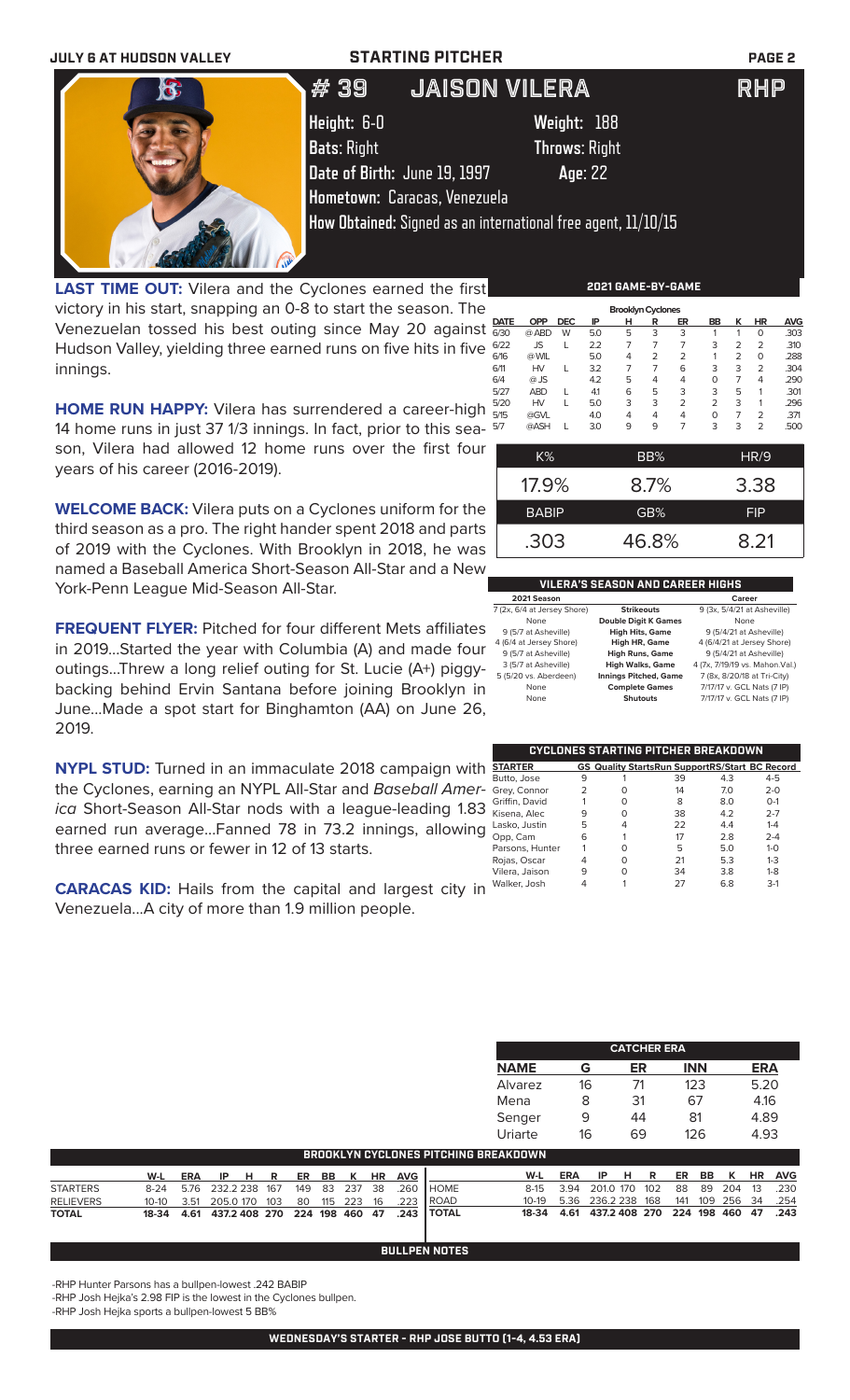| JULY 6 AT HUDSON VALLE' |
|-------------------------|
|-------------------------|

| <b>JULY 6 AT HUDSON VALLEY</b>                                           |                                                                                                                                              | <b>BATTING PAGES</b>                                                                                                                                                                                                                                                                                                                                                          | PAGE <sub>3</sub>                                                                                                                                                                  |
|--------------------------------------------------------------------------|----------------------------------------------------------------------------------------------------------------------------------------------|-------------------------------------------------------------------------------------------------------------------------------------------------------------------------------------------------------------------------------------------------------------------------------------------------------------------------------------------------------------------------------|------------------------------------------------------------------------------------------------------------------------------------------------------------------------------------|
| <b>FRANCISCO ALVAREZ - C</b><br>#19                                      |                                                                                                                                              |                                                                                                                                                                                                                                                                                                                                                                               | .255, 6 HR, 19 RBI, .379 wOBA, wRC+ 137                                                                                                                                            |
| Last Game: 0-3<br><b>RISP:</b> 8-26 (.308)<br><b>Streak:</b>             | Home: 8-42 (.190)<br><b>Road: 18-60 (.300)</b><br>vs. ABD: 5-31 (.161)                                                                       | Last HR: 6/26 vs. Jersey Shore<br>Multi-Hit Games: 6 (6/30 at Aberdeen G1)<br>Multi-RBI Games: 5 (6/25 vs. Jersey Shore)                                                                                                                                                                                                                                                      | Season High, Hits: 3 (6/6 at JS)<br>Season High, Runs: 3 (6/20 at WIL)<br>Season High, RBI: 4 (6/6 at JS)<br>Season High, SB: 1 (6/3 at JS)                                        |
|                                                                          |                                                                                                                                              | • Enters his fourth year in the Mets organizationCalled up from Low-A St. Lucie on Monday, May 2419 years old, turning 20 on November 19<br>• Ranks as the No. 1 prospect in the Mets system according to both MLB Pipeline and Baseball AmericaRanked as No. 4 catching prospect in baseball and the                                                                         |                                                                                                                                                                                    |
|                                                                          | No. 38 prospect in the game according to MLB Pipeline<br>• Non-roster invitee to Mets Spring TrainingSigned with NYM as NDFA on July 2, 2018 | • Hit .417 (20-48) with five doubles, two home runs, and 12 RBIs in 15 games with St. LucieStruck out seven times and walked 15went 2-for-4 in stolen bases                                                                                                                                                                                                                   |                                                                                                                                                                                    |
| ZACH ASHFORD - OF<br>#9                                                  |                                                                                                                                              |                                                                                                                                                                                                                                                                                                                                                                               | .224, 1 HR, 8 RBI, .282 WOBA, WRC+ 76                                                                                                                                              |
| Last Game: 1-3<br><b>RISP:</b> 5-15 $(.300)$<br><b>Streak:</b> 2 G (3-6) | Home: 8-34 (.235)<br><b>Road:</b> 7-33 (.212)<br>vs. AB: 6-26 (.231)                                                                         | Last HR: 5/23 vs. Hudson Valley<br>Multi-Hit Games: 2 (7/2 at Aberdeen)<br>Multi-RBI Games: 2 (6/30 at Aberdeen G2)                                                                                                                                                                                                                                                           | Season High, Hits: 2 (2x, 7/2 at ABD)<br>Season High, Runs: 2 (6/6 at JS)<br><b>Season High, RBI:</b> 2 (2x, 6/30 at ABD G2)<br><b>Season High, SB:</b> 1 (2x, 6/9 vs. HV G2)      |
|                                                                          | • Drafted by the Mets out of Fresno State in the 6th round of the 2019 MLB Draft                                                             | Enters his third year in the Mets organizationCalled up from Low-A St. Lucie on Saturday, May 22<br>• Hit .340 (17-50) in 14 games with the St. Lucie Mets in 2021, collecting three doubles and six walks with a stolen base<br>• Spent his first few games as a pro with Brooklyn in 2019, hitting 136 in 16 games before being sent to the GCL Mets (37 G, .295/2/23/.413) |                                                                                                                                                                                    |
| <b>BRETT BATY - INF</b><br># 22                                          |                                                                                                                                              |                                                                                                                                                                                                                                                                                                                                                                               | .315, 6 HR, 32 RBI, .407 wOBA, wRC+ 154                                                                                                                                            |
| Last Game: 0-4<br><b>RISP:</b> 18-48 (.375)                              | Home: 15-65 (.231)<br><b>Road:</b> 38-103 (.369)                                                                                             | Last HR: 6/26 vs. Jersey Shore<br>Multi-Hit Games: 15 (7/2 at Aberdeen)                                                                                                                                                                                                                                                                                                       | Season High, Hits: 4 (5/19 vs. HV)<br><b>Season High, Runs:</b> 2 (6x, 7/2 at ABD)                                                                                                 |
| Streak:                                                                  | vs. ABD: 10-34 (.294)                                                                                                                        | Multi-RBI Games: 9 (6/20 at Wilmington)                                                                                                                                                                                                                                                                                                                                       | <b>Season High, RBI:</b> 4 (2x, 6/3 at JS)<br><b>Season High, SB: 1 (4x, 7/2 at ABD)</b>                                                                                           |
|                                                                          | Joined the Alternate Training Site in Brooklyn in 2020                                                                                       | • Enters his third year in the Mets organizationRated as the No. 4 prospect in the Mets system and the No. 94 prospect in baseball according to MLB Pipeline<br>• Earned a non-roster invitation to Spring Training in 2021, collecting a double and a single in 10 games and 10 at-bats                                                                                      |                                                                                                                                                                                    |
|                                                                          |                                                                                                                                              | • Spent the majority of his first pro season with Kingsport (R) before a promotion to Brooklyn to finish the 2019 season, winning the league title with the Cyclones<br>• Committed to the University of Texas before being drafted in the first round (12th overall) in 2019                                                                                                 |                                                                                                                                                                                    |
| <b>CODY BOHANEK - INF</b><br>#11                                         |                                                                                                                                              |                                                                                                                                                                                                                                                                                                                                                                               | .228, 3 HR, 9 RBI, .331 wOBA, wRC+ 107                                                                                                                                             |
| Last Game: DNP<br><b>RISP: 2-23 (.087)</b><br><b>Streak:</b> 1 G (1-3)   | Home: 6-31 (.194)<br><b>Road: 13-58 (.224)</b><br>vs. ABD: 3-16 (.187)                                                                       | Last HR: 6/30 at Aberdeen G1<br>Multi-Hit Games: 4 (6/27 vs. Jersey Shore)<br>Multi-RBI Games: 2 (6/30 at Aberdeen G2)                                                                                                                                                                                                                                                        | Season High, Hits: 3 (5/5 at Asheville)<br>Season High, Runs: 2 (2x, 6/15 at Wil)<br><b>Seaon High, RBI:</b> 2 (2x, 6/30 at ABD G2)<br><b>Season High, SB:</b> 1 (2x, 6/27 vs. JS) |
|                                                                          | exchange for OF Ross Adolph, INF Luis Santana, and C Scott Manea                                                                             | • Enters his third year in the Mets organization and his fifth as a professionalTraded from Houston to the Mets in January of 2019 along with 3B J.D. Davis in                                                                                                                                                                                                                |                                                                                                                                                                                    |
|                                                                          | • Broke camp with Brooklyn: 5 G, .313/.500/.500 with a home run a two RBIs before the call up                                                | • Returns from Triple-A Syracuse 5/12-6/8 and 6/24: 21 G, 179/.338/.268 with three doubles, a triple, and a home run with 11 walks<br>• Originally drafted by Houston in the 30th round of the 2017 MLB Draft from the University of Illinois-Chicago                                                                                                                         |                                                                                                                                                                                    |
| <b>ANTOINE DUPLANTIS - OF</b><br>#8                                      |                                                                                                                                              |                                                                                                                                                                                                                                                                                                                                                                               | .242, 2 HR, 12 RBI, .295 wOBA, wRC+ 84                                                                                                                                             |
| Last Game: 0-4<br><b>RISP:</b> 8-33 (.242)<br>Streak:                    | Home: 10-64 (.156)<br>Road: 34-114 (.298)<br>vs. ABD: 8-36 (.222)                                                                            | Last HR: 6/18 at Wilmington<br>Multi-Hit Games: 12 (7/2 at Aberdeen)<br>Multi-RBI Games: 2 (6/18 at Wilmington)                                                                                                                                                                                                                                                               | Season High, Hits: 4 (5/16 at Greenville)<br>Season High, Runs: 4 (5/16 at Greenville)<br>Season High, RBI: 2 (2x, 6/18 at Wilmington)<br>Season High, SB: 1 (3x, 7/2 at Aberdeen) |
| finished a season at LSU hitting lower than .316                         | • Recorded eight outfield assists in 47 games to lead Brooklyn in 2019                                                                       | • Enters his third year in the Mets organization Spent his draft year with Brooklyn and scored the game-winning run against Lowell in the 2019 NYPL Championship<br>• Finished his LSU career with 359 hits, most in school history and second-most in SEC history behind fellow Mets MiLB outfielder Jake Mangum (383 hits)Never                                             |                                                                                                                                                                                    |
|                                                                          |                                                                                                                                              | • Mets 12th round pick, 2019Also drafted in the 19th round by Cleveland in 2018Brother Armond, holds the world record in the pole vault with a height of 6.18m.                                                                                                                                                                                                               |                                                                                                                                                                                    |
| $#$ 20 JOE GENORD - INF<br>Last Game: 0-3, RBI                           | Home: 9-56 (.161)                                                                                                                            | Last HR: 6/20 at Wilmington                                                                                                                                                                                                                                                                                                                                                   | .214, 7 HR, 18 RBI, .293 wDBA, wRC+ 83<br>Season High, Hits: 3 (2x, 5/19 vs. HV)                                                                                                   |
| <b>RISP: 5-34 (.152)</b><br>Streak:                                      | Road: 22-95 (.232)<br>vs. ABD: 4-27 (.148)                                                                                                   | Multi-Hit Games: 6 (7/3 at Aberdeen)<br>Multi-RBI Games: 3 (6/1 at Jersey Shore)                                                                                                                                                                                                                                                                                              | Season High, Runs: 3 (2x, 5/19 vs. HV)<br>Season High, RBI: 3 (5/8 at Asheville)<br>Season High, SB: 1 (6/18 at Wilmington)                                                        |
| • Mets 9th round pick in 2019 out of South Florida                       | • Two-time All-AAC honoree who led USF in home runs in each of his three seasons                                                             | • Enters his third year in the Mets organizationNamed to the NYPL All-Star team and won a league title with Brooklyn in 2019<br>• Led the Cyclones with nine home runs and 44 RBIsEarned Player of the Week honors with the Cyclones during the week of July 7.                                                                                                               |                                                                                                                                                                                    |
|                                                                          | • Also drafted by the Los Angeles Dodgers in the 19th round of the 2015 draft.                                                               |                                                                                                                                                                                                                                                                                                                                                                               |                                                                                                                                                                                    |
| <b>LUIS GONZALEZ - INF</b><br>#10<br>Last Game: 1-4                      | Home:                                                                                                                                        | Last HR:                                                                                                                                                                                                                                                                                                                                                                      | .067, 0 HR, 0 RBI, .060 w0BA, wRC+ -63<br>Season High, Hits: 1 (7/4 at ABD)                                                                                                        |
| $RISP: 0-2$<br><b>Streak:</b> 1 G (1-4)                                  | <b>Road: 1-15</b><br>vs. ABD: 1-15                                                                                                           | <b>Multi-Hit Games:</b><br><b>Multi-RBI Games:</b>                                                                                                                                                                                                                                                                                                                            | <b>Season High, Runs:</b><br>Season High, RBI:<br>Season High, SB:                                                                                                                 |
|                                                                          | Played three games with Low-A St. Lucie, going 3-12 with a double                                                                            | • Enters his first season in the Mets organization, signing a minor league deal with New York on May 30, 2021.<br>• Spent seven seasons in the Cincinnati farm system, reaching as high as Triple-A Louisville in 2019.                                                                                                                                                       |                                                                                                                                                                                    |
| • Signed with the Reds in September of 2012.                             | Career .253 hitter in 587 games and 2,151 at-bats with Cincinnati and New York farm systems.                                                 |                                                                                                                                                                                                                                                                                                                                                                               |                                                                                                                                                                                    |
| <b>ADRIAN HERNANDEZ - OF</b><br>#35                                      |                                                                                                                                              |                                                                                                                                                                                                                                                                                                                                                                               | .128, 1 HR, 2 RBI, .142 wOBA, wRC+ -12                                                                                                                                             |
| Last Game: 0-3<br><b>RISP: 3-178(.167)</b><br>Streak:                    | Home: 7-34 (.206)<br><b>Road: 5-49 (.102)</b><br>vs. ABD: 4-24 (.167)                                                                        | Last HR:<br>Multi-Hit Games: 1 (5/25 vs. Aberdeen)<br><b>Multi-RBI Games:</b>                                                                                                                                                                                                                                                                                                 | Season High, Hits: 2 (5/25 vs. Aberdeen)<br><b>Season High, Runs: 1 (2x 6/25 vs. JS)</b><br><b>Season High, RBI:</b> 1 (2x 6/22 vs. JS)<br>Season High, SB:                        |
|                                                                          |                                                                                                                                              | • Returned from the Development List June 22stayed and worked out with Brooklyn from June 8-21.                                                                                                                                                                                                                                                                               |                                                                                                                                                                                    |
|                                                                          | • Hit .261 with five homers and 34 RBIs in 63 games in the Dominican Summer League in 2018.                                                  | Enters his fifth year in the Mets organizationreceived 5/8 from extended spring training after the injury to OF Scott Ota.<br>• Ranked the No. 30 Prospect in the NYM system by MLB PipelineLimited to four games with the GCL Mets in 2019 due to hamstring injuries.                                                                                                        |                                                                                                                                                                                    |
| #2<br><b>RONNY MAURICIO - INF</b>                                        | • Signed for \$1.5 million by the Mets as a non-drafted international free agent in 2017                                                     |                                                                                                                                                                                                                                                                                                                                                                               | .228, 8 HR, 27 RBI, .303 w0BA, wRC+ 89                                                                                                                                             |

• Enters his fifth year in the Mets organization...Rated as the No. 2 prospect in the Mets system and the No. 58 prospect in baseball according to *MLB Pipeline* • Non-roster invitee to Spring Training for the third consecutive season...Spent 2020 at the Mets Alternate Site and had one at-bat with the Tigres del Licey in the Dominican Winter League

• Named a South Atlantic League mid-season All-Star with Columbia (A) in 2019

• Won the 2018 GCL Mets Sterling Award, given to the team's most valuable player...Signed with the Mets as a 16-year-old on July 2, 2017.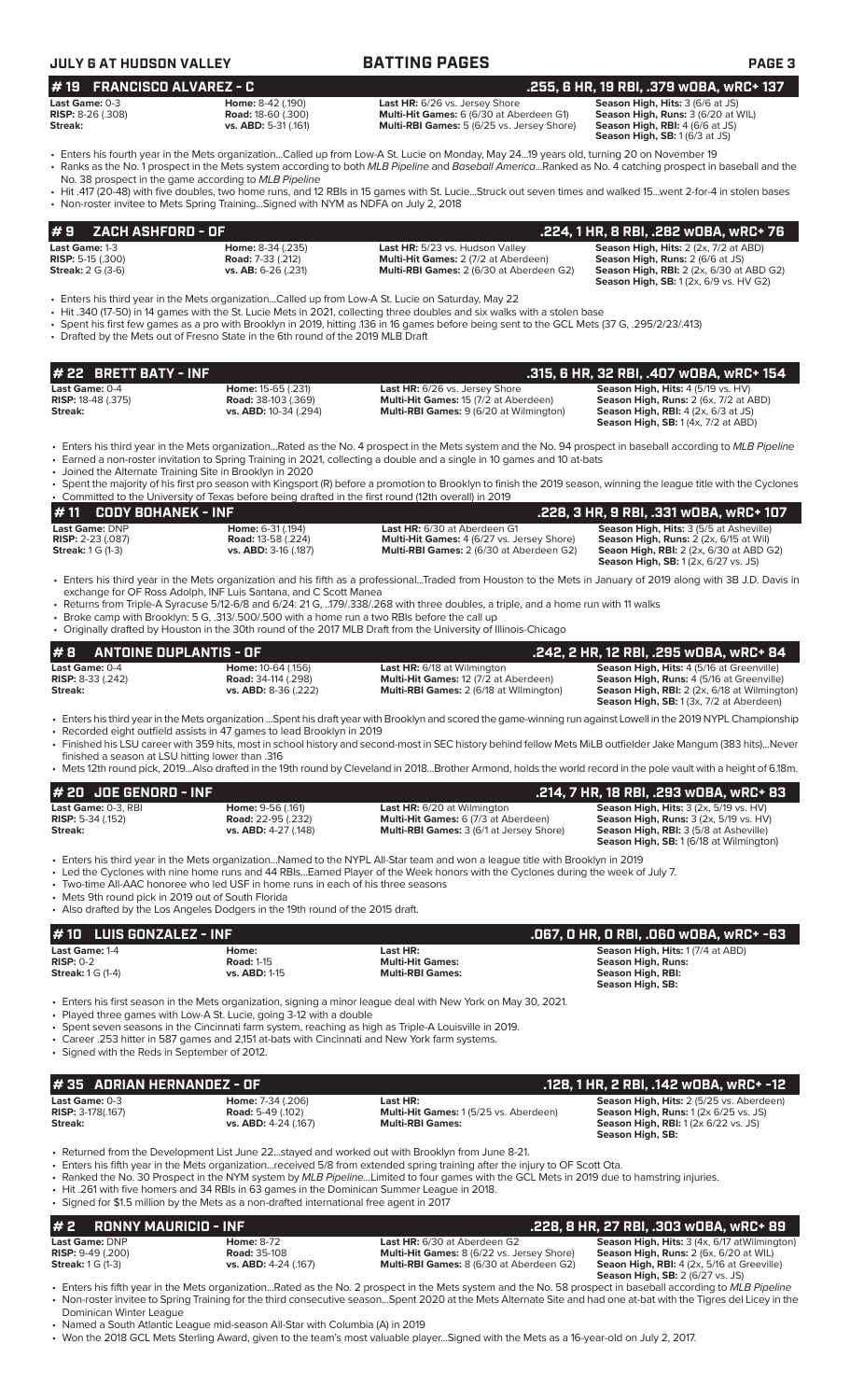### **JULY 6 AT HUDSON VALLEY BATTING PAGES PAGE 4 # 16 JOSE MENA - C .174, 1 HR, 4 RBI, .247 wOBA, wRC+ 54 Last Game:** DNP **Home:** 1-18 **Last HR: Season High, Hits:** 3 (6/20 at Wilmington) **RISP:** 2-12 (.167) **Road:** 6-24 **Multi-Hit Games:** 1 (6/20 at Wilmington) **Season High, Runs:** 2 (6/30 at ABD G2) **Streak:** vs. ABD: 1-9 **Multi-RBI Games:** We are the community of the season High, RBI: 1 (4x, 6/23 vs. JS) **Season High, SB:**

• Enters his sixth year in the Mets organization<br>• Won a 2019 NYPL Championship with Brookl

• Won a 2019 NYPL Championship with Brooklyn, posting his best offensive season as a professional, posting career highs in batting average, hits, home runs, RBIs, and runs • Has caught 81% of would-be base stealers (51 of 81) in his previous four seasons in the system.

| • Signed with the Mets on June 22, 2016 as international free agent.                                                                                                                                                                                                                                                                                                                                                                                                              |                                                                      | Has caught 81% of would-be base stealers (51 of 81) in his previous four seasons in the system.                                                                                                                                       |                                                                                                                                               |  |  |  |  |  |
|-----------------------------------------------------------------------------------------------------------------------------------------------------------------------------------------------------------------------------------------------------------------------------------------------------------------------------------------------------------------------------------------------------------------------------------------------------------------------------------|----------------------------------------------------------------------|---------------------------------------------------------------------------------------------------------------------------------------------------------------------------------------------------------------------------------------|-----------------------------------------------------------------------------------------------------------------------------------------------|--|--|--|--|--|
| $#$ 19 LUKE RITTER - INF                                                                                                                                                                                                                                                                                                                                                                                                                                                          |                                                                      | .238, 10 HR, 32 RBI, .335 w0BA, wRC+ 109                                                                                                                                                                                              |                                                                                                                                               |  |  |  |  |  |
| Season High, Hits: 3 (5/11 at Greenville)<br><b>Last Game: 2-3, HR, RBI, 2 R</b><br>Home: 10-60 (.167)<br><b>Last HR: 7/4 at Aberdeen</b><br><b>Road: 28-97 (.289)</b><br>Multi-Hit Games: 10 (7/4 at Aberdeen)<br>Season High, Runs: 2 (2x, 6/20 at WIL)<br><b>RISP:</b> 10-44 (.227)<br>vs. ABD: 12-30 (.400)<br><b>Season High, RBI:</b> 6 (6/20 at Wilmington)<br><b>Streak: 3 G (5-11)</b><br>Multi-RBI Games: 7 (7/2 at Aberdeen)<br>Season High, SB: 1(5/12 at Greenville) |                                                                      |                                                                                                                                                                                                                                       |                                                                                                                                               |  |  |  |  |  |
| • Led Brooklyn in 2019 in games played (68), runs (39), doubles (15), and walks (33)<br>• Two-time First Team All-AAC honoree<br>• Played linebacker at Rockhurst High School and set the school record with 184 tackles.                                                                                                                                                                                                                                                         |                                                                      | • Enters his third year in the Mets organizationWon a New York-Penn League title with Brooklyn in 2019<br>• Mets 7th-round pick in 2019 from Wichita StateAlso drafted by the Minnesota Twins in the 37th round of the 2018 MLB Draft |                                                                                                                                               |  |  |  |  |  |
| LT STRUBLE - OF<br>#4                                                                                                                                                                                                                                                                                                                                                                                                                                                             |                                                                      |                                                                                                                                                                                                                                       | .243, 0 HR, 3 RBI, .347 w0BA, wRC+ 117                                                                                                        |  |  |  |  |  |
| <b>Last Game: DNP</b><br><b>RISP:</b> 3-12 (.333)<br><b>Streak:</b> 3 G (4-10)                                                                                                                                                                                                                                                                                                                                                                                                    | Home: 6-19 (.316)<br><b>Road: 4-18 (.222)</b><br><b>vs. ABD: 2-6</b> | Last HR:<br><b>Multi-Hit Games: 1 (6/25 vs. Jersey Shore)</b><br><b>Multi-RBI Games: 2 (7/3 at Aberdeen)</b>                                                                                                                          | Season High, Hits: 2 (6/25 vs. JS)<br>Season High, Runs: 1(5x, 7/3 at ABD)<br><b>Season High, RBI:</b> 2 (2x, 7/3 at ABD)<br>Season High, SB: |  |  |  |  |  |

• Enters his third year in the Mets organization...Returned 6/8 from Triple-A Syracuse...went 1-2 with a walk in two games...received from Low-A St Lucie on 5/18. • With Brooklyn 5/19-5/23: 1-5...Went 6-21 (.286) with three RBIs and four walks in seven games with the St. Lucie Mets to begin the year

• Played in the GCL in 2019, hitting .231 over 18 games during his draft year • Selected by the Mets in the 29th round in 2019 out of Felician College...Hails from Hammonton, NJ

| <i>H</i> 17 JUAN URIARTE - C  |                                        |                                                                                                            | ' .192, O HR, 1 RBI, .233 wOBA, wRC+ 45 ,                                                |
|-------------------------------|----------------------------------------|------------------------------------------------------------------------------------------------------------|------------------------------------------------------------------------------------------|
| Last Game: 0-3<br>$RISP: 2-8$ | <b>Home: 6-20</b><br><b>Road: 4-29</b> | Last HR:<br><b>Multi-Hit Games:</b> 1 (6/9 vs. Hudson Valley G2)                                           | <b>Season High, Hits: 2 (6/9 vs. HV G2)</b><br><b>Season High, Runs: 2 (5/19 vs. HV)</b> |
| Streak:                       | <b>vs. ABD: 1-5</b>                    | <b>Multi-RBI Games: 1 (6/18 at Wilmington)</b>                                                             | Season High, RBI: 2 (6/18 at WIL)<br>Season High, SB:                                    |
|                               |                                        | $\Gamma$ ntore bio ojehth voor in the Mete organization. Cnont 2010 with Columbia (A) and the CCL Mete (D) |                                                                                          |

• Enters his eighth year in the Mets organization...Spent 2019 with Columbia (A) and the GCL Mets (R)

- Injured in his first at-bat with Brooklyn in 2018 on Opening Day at Staten Island, missing the entire season • Finished 10th in batting average in the Appalachian League with Kingsport in 2017, hitting .305
- 

• Caught 16 of 44 (36%) would-be base stealers in 2019. • Signed with the Mets as a NDFA on July 4, 2014.

| #12 JEREMY VASOUEZ - INF |                     |                                                                                               | .200, 1 HR, 3 RBI, .266 wOBA, wRC+ 66 .           |
|--------------------------|---------------------|-----------------------------------------------------------------------------------------------|---------------------------------------------------|
| Last Game: DNP           | <b>Home: 3-16</b>   | <b>Last HR:</b> 6/25 vs. Jersey Shore                                                         | <b>Season High, Hits: 2 (6/25 vs. JS)</b>         |
| $RISP: 1-3$              | <b>Road: 2-9</b>    | <b>Multi-Hit Games: 1(6/25 vs. Jersey Shore)</b>                                              | <b>Season High, Runs:</b> 1 (3x, 7/2 at ABD)      |
| <b>Streak:</b> 1 G (1-3) | <b>vs. ABD: 2-9</b> | <b>Multi-RBI Games: 1(6/25 vs. Jersey Shore)</b>                                              | <b>Season High, RBI:</b> $3(6/25 \text{ vs. JS})$ |
|                          |                     |                                                                                               | <b>Season High, SB: 1 (7/2 at ABD)</b>            |
|                          |                     | Enters bis fifth ceases in the Mete examination. Desaived from Dauble A Dinghamton on June 22 |                                                   |

• Enters his fifth season in the Mets organization...Received from Double-A Binghamton on June 22

• Played 32 games with the RumblePonies this season, hitting .171 (18-105) with one double, one home run, and 11 RBIs.

• Played with Brooklyn in 2017, hitting .225 with one home run and eight RBIs in 31 games.

• Drafted by the Mets in the 28th round of the 2017 MLB Draft from Nova Southeastern in his home state of Florida...Is from Palm City, FL.

|      |                                   |                         |                  |               |      | Hardest Hit Balls - 2021 (not all games listed- from available Trackman data) |                           |           |                        |
|------|-----------------------------------|-------------------------|------------------|---------------|------|-------------------------------------------------------------------------------|---------------------------|-----------|------------------------|
| Date | Player                            | <b>Upponent</b>         | <b>Exit Velo</b> | Result        | Date | Plaver                                                                        | <b>Opponent</b>           | Exit Velo | Result                 |
| 6/12 | <b>Francisco Alvarez</b>          | vs. Hudson Valley 112.5 |                  | Double        | 6/5  | <b>Francisco Alvarez</b>                                                      | at Jersey Shore           | 108.7     | <b>Ground Ball Out</b> |
| 6/11 | Brett Baty                        | vs. Hudson Valley 111.2 |                  | Ground Out    | 6/2  | <b>Francisco Alvarez</b>                                                      | at Jersey Shore           | 108.7     | Single                 |
| 6/29 | Ronny Mauricio                    | at Aberdeen             | 110.4            | Single        | 6/16 | Ronny Mauricio                                                                | at Wilmington             | 107.5     | Home Run               |
| 7/3  | Luis Gonzalez                     | at Aberdeen             | 109.9            | Ground Out    | 6/15 | Ronny Mauricio                                                                | at Wilmington             | 107.2     | Single                 |
| 6/1  | Adrian Hernandez                  | at Jersev Shore         | 109.8            | Home Run      | 6/9  | Brett Baty                                                                    | vs. Hudson VallevG2 107.3 |           | Double                 |
| 6/6  | <b>Francisco Alvarez</b>          | at Jersev Shore         | 109.7            | Single        | 5/23 | Havden Senger                                                                 | vs. Hudson Vallev         | 107       | Home Run               |
| 6/1  | Ronny Mauricio                    | at Jersey Shore         | 109.6            | Triple        | 5/29 | Ronny Mauricio                                                                | vs. Aberdeen              | 107       | Line Drive Out         |
| 6/22 | Brett Baty                        | vs. Jersev Shore        | 109.2            | <b>Double</b> | 6/6  | <b>Francisco Alvarez</b>                                                      | at Jersey Shore           | 106.9     | Double                 |
| 6/15 | Francisco Alvarez                 | at Wilmington           | 109.2            | Single        | 6/30 | <b>Francisco Alvarez</b>                                                      | at Aberdeen G1            | 106.7     | <b>Ground Ball Out</b> |
| 6/1  | Francisco Alvarez at Jersey Shore |                         | 109.0            | Home Run      | 6/6  | Joe Genord                                                                    | at Jersey Shore           | 106.6     | Ground Ball Out        |
| 5/25 | Francisco Alvarez                 | vs. Aberdeen            | 109              | Single        | 7/3  | Luke Ritter                                                                   | at Aberdeen               | 106.5     | Line Drive Single      |

# **Recent Home Run Chart**

| <u> Date</u> | Plaver                                       | <b>Opponent</b>            | Exit Velo | Launch Angle | <b>Distance</b> |      | Antoine Duplantis at Wilmington             |                            |           |      |         |
|--------------|----------------------------------------------|----------------------------|-----------|--------------|-----------------|------|---------------------------------------------|----------------------------|-----------|------|---------|
| 6/4          | Francisco Alvarez at Jersey Shore            |                            | 104.7 mph | 29.9         | 407 ft.         |      | Blake Tiberi                                | at Wilmington              |           |      |         |
| 6/5          | Ronny Mauricio                               | at Jersey Shore            | 102 mph   | 30.2         | 447 ft.         | 6/19 | Luke Ritter                                 | at Wilmington              | $107$ mph |      | 453 ft. |
|              | Joe Genord                                   | at Jersev Shore            | 99 mph    | 25           | 384 ft.         | 6/25 | Jeremy Vasquez vs. Jersey Shore 93.6 mph    |                            |           | 27.9 | 348 ft. |
| 6/6          | Brett Baty                                   | at Jersey Shore 97.4 mph   |           | 26.3         | 387 ft.         |      | Francisco Alvarez vs. Jersey Shore 99.1 mph |                            |           | 28.3 | 391 ft. |
| 6/9          | Cody Bohanek                                 | vs. Hudson Valley 103 mph  |           | 27           | 405 ft.         | 6/26 | Brett Baty                                  | vs. Jersev Shore 103.8 mph |           | 19.8 | 370 ft. |
|              | Gerson Molina                                | vs. Hudson Valley 98.4 mph |           | 29           | 390 ft.         |      | Francisco Alvarez vs. Jersey Shore 97.4 mph |                            |           | 24.4 | 369 ft. |
|              | Brett Baty                                   | vs. Hudson Valley 91 mph   |           | 32           | 342 ft.         | 6/29 | Luke Ritter                                 | at Aberdeen                | $101$ mph | 35.8 | 417 ft. |
| 6/12         | Francisco Alvarez vs. Hudson Valley 99.5 mph |                            |           | 29           | 381 ft.         | 6/30 | Cody Bohanek                                | at Aberdeen G1             | 102.3 mph | 25.6 | 436 ft. |
| 6/16         | Ronny Mauricio                               | at Wilmington              | 107.5 mph | 22           | 426 ft.         | 6/30 | Ronny Mauricio                              | at Aberdeen G2             | $104$ mph | 24.5 | 417 ft. |
| 6/17         | Blake Tiberi                                 | at Wilmington              |           |              |                 |      |                                             |                            |           |      |         |
| 6/18         | Luke Ritter                                  | at Wilmington              |           |              |                 |      |                                             |                            |           |      |         |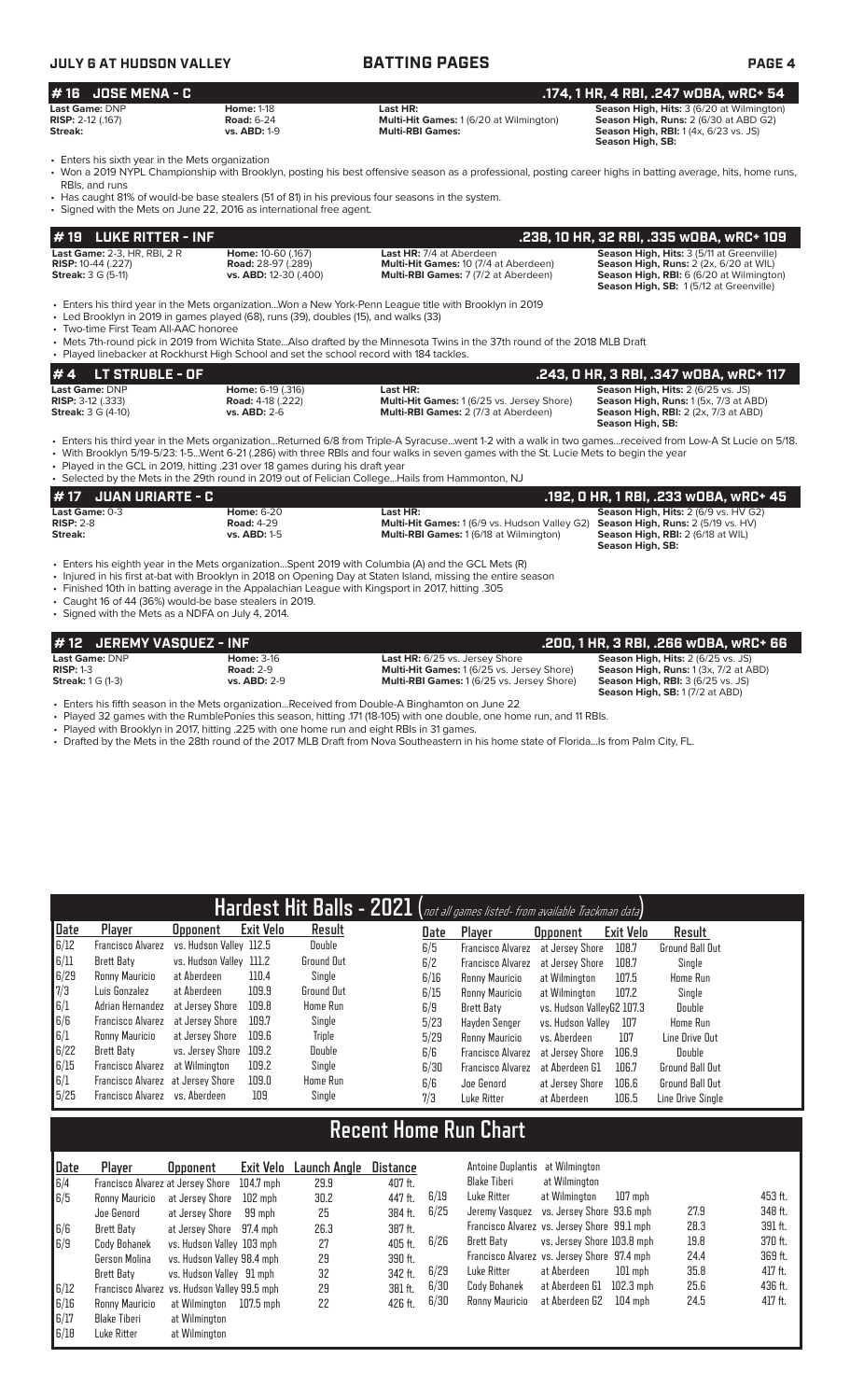| #18                                                | <b>ANDREW EDWARDS - LHP</b>                                                                                                                                                                          | 27.5% K%, 14.3% BB%, 2.18 ERA, 15 G         |                                  |              |                              | <b>LAST FIVE APPEARANCES</b> |                                  |                     |                             |                                |                               |                                  |                     |
|----------------------------------------------------|------------------------------------------------------------------------------------------------------------------------------------------------------------------------------------------------------|---------------------------------------------|----------------------------------|--------------|------------------------------|------------------------------|----------------------------------|---------------------|-----------------------------|--------------------------------|-------------------------------|----------------------------------|---------------------|
| Last App: 7/2 at ABD<br>Leadoff: 2-17              | Last Loss: 6/19 at WIL<br><b>Inherited Runners/Stranded: 5/5</b>                                                                                                                                     | <b>SV/OP (Last):</b> 1/1 (6/15 at WIL)      | Holds:                           |              |                              |                              | <b>ANDREW EDWARDS</b>            |                     |                             |                                |                               |                                  |                     |
|                                                    | · Enters his third year in the Mets organizationStruck out the final batter in Game 3 of the 2019                                                                                                    |                                             |                                  | DATE<br>6/15 | OPP<br>@ WIL                 | DEC<br><b>SV</b>             | IP<br>1.0                        | H<br>$\mathbf 0$    | R<br>0                      | ER<br>$\circ$                  | BB<br>$\mathbf{1}$            | Κ<br>2                           | H<br>0              |
|                                                    | NYPL Championship Series to win Brooklyn's first outright minor league title in team history                                                                                                         |                                             |                                  | 6/19         | @ WIL                        | L                            | 1.0                              | 4                   | $\mathbf{1}$                | $\mathbf{1}$                   | 2                             | $\mathbf{1}$                     | 0                   |
|                                                    | • Spent the entire 2019 season with the Cyclones, collecting three saves                                                                                                                             |                                             |                                  | 6/24         | vs. JS                       |                              | 1.1                              | 0                   | $\circ$                     | $\circ$                        | 3                             | $\overline{2}$                   | 0                   |
|                                                    | . Went to New Mexico State for two seasons after pitching a pair of campaigns for Central Arizona.                                                                                                   |                                             |                                  | 6/29<br>7/2  | @ ABD<br>@ ABD               |                              | 1.0<br>1.1                       | 0<br>2              | $\circ$<br>$\circ$          | $\circ$<br>$\circ$             | 0<br>$\mathbf 0$              | O<br>3                           | 0<br>O              |
| #46                                                | <b>JOSH HEJKA - RHP</b>                                                                                                                                                                              | 16.8 K%, 5.0 BB%, 3.42 ERA, 10 G            |                                  |              |                              |                              | <b>JOSH HEJKA</b>                |                     |                             |                                |                               |                                  |                     |
| Last App: 7/3 at ABD                               | <b>Last Loss:</b>                                                                                                                                                                                    | SV/OP (Last):                               | Holds: 2                         | DATE         | OPP                          | DEC                          | IP                               | н                   | R                           | ER                             | BB                            | Κ                                | н                   |
| <b>Leadoff: 5-20</b>                               | Inherited Runners/Stranded: 10/5                                                                                                                                                                     |                                             |                                  | 6/15<br>6/19 | $@SWB**$<br>@ WIL            |                              | 0.1<br>3.1                       | $\overline{2}$<br>3 | $\mathbf 0$<br>$\mathbf{1}$ | $\circ$<br>$\mathbf{1}$        | $\circ$<br>0                  | $\circ$<br>$\mathbf{1}$          | 0<br>0              |
|                                                    | · Returns to Brooklyn after spending time with Binghamton (6/3-6/9) and Syracuse (6/10-6/18).<br>Enters his third year in the Mets organizationWon a 2019 NYPL title with Brooklyn, splitting time • |                                             |                                  | 6/25         | vs. JS                       |                              | 2.1                              | 1                   | $\circ$                     | $\circ$                        | 0                             | $\overline{4}$                   | 0                   |
| with the Cyclones and Kingsport Mets               |                                                                                                                                                                                                      |                                             |                                  | 6/29         | @ ABD                        |                              | 3.0                              | 3                   | 0                           | $\circ$                        | 1                             | $\mathbf{1}$                     | 0                   |
|                                                    | Signed as a minor league free agent in mid-summer after pitching in six games with the Westside                                                                                                      |                                             |                                  | 7/3          | @ ABD<br>**Triple-A Syracuse | Н                            | 2.1                              | $\overline{2}$      | 2                           | $\circ$                        | $\mathbf{1}$                  | 2                                | 0                   |
|                                                    | Wolly Mammoths in the United Shore Baseball League                                                                                                                                                   |                                             |                                  |              |                              |                              | <b>BRIAN METOYER</b>             |                     |                             |                                |                               |                                  |                     |
|                                                    | · Pitched all four years at Johns Hopkins, switching to submarine later in his career.                                                                                                               |                                             |                                  | DATE         | OPP                          | <b>DEC</b>                   | IP                               | Н                   | R                           | ER                             | BB                            | Κ                                | H                   |
| #5                                                 | <b>BRIAN METOYER - RHP</b>                                                                                                                                                                           |                                             | 33.3 K%, 13 BB%, 3.86 ERA, 9 G   | 5/23         | vs. HV                       |                              | 2.0                              | $\circ$             | 0                           | $\mathbf 0$                    | 1                             | $\mathbf{1}$                     | C                   |
|                                                    | Last App: 6/15 at WIL Last Loss: 5/15 at GVL<br>Leadoff: 4-12, 2 BB, HBP Inherited Runners/Stranded: 4/3                                                                                             | <b>SV/OP (Last):</b> 1/1 (6/3 at JS)        | Holds:                           | 6/3          | 5/29 vs. ABD<br>@ JS         | SV                           | 1.1<br>2.0                       | 1<br>3              | 1<br>$\mathbf{1}$           | 1<br>$\mathbf{1}$              | 2<br>$\circ$                  | $\overline{2}$<br>5              | C<br>C              |
|                                                    | · Enters his fourth year in the Mets orgWon a New York Penn League title with Brooklyn in 2019                                                                                                       |                                             |                                  | 6/9          | vs. HV G1                    |                              | 1.1                              | O                   | $\circ$                     | $\mathbf 0$                    | 2                             | 3                                | C                   |
|                                                    | · Struck out 40 batters over 28.2 innings with BrooklynSpent his first professional season with                                                                                                      |                                             |                                  | 6/15         | @ WIL                        | W                            | 2.0                              | $\circ$             | $\circ$                     | $\circ$                        | $\mathbf{1}$                  | 3                                | C                   |
| <b>GCL Mets and Kingsport Mets</b>                 |                                                                                                                                                                                                      |                                             |                                  | DATE         | OPP                          | DEC                          | <b>BRYCE MONTES DE OCA</b><br>IP | Н.                  | R                           | ER                             | BB                            | Κ                                | н                   |
|                                                    | • Joins Ronnie Robbins (30th, 1981 - Toronto) as the only two LSU-Alexandria Generals to be                                                                                                          |                                             |                                  | 6/3          | @ JS                         | W                            | 1.2                              | $\mathbf{1}$        | $\mathbf 0$                 | 0                              | 1                             | $\overline{4}$                   | 0                   |
| drafted by a MLB team in school history            | • Native of Natchitoches (NACK-ah-tish), the oldest city in Louisiana (est. 1714).                                                                                                                   |                                             |                                  | 6/9          | vs. HV G2 SV                 |                              | 2.0                              | $\circ$             | $\mathbf 0$                 | $\circ$                        | $\overline{2}$<br>$\mathbf 0$ | $\overline{2}$<br>$\overline{4}$ | O                   |
|                                                    |                                                                                                                                                                                                      |                                             |                                  | 6/12<br>6/17 | vs. HV<br>@ WIL              | L                            | 1.2<br>2.0                       | 2<br>2              | $\overline{2}$<br>2         | $\mathbf{1}$<br>$\overline{2}$ | 3                             | O                                | 0                   |
| # 43                                               | <b>BRYCE MONTES DE OCA - RHP</b>                                                                                                                                                                     | 29.9 K%, 19.5 BB%, 2.50 ERA, 13 G           |                                  | 7/2          | @ ABD                        | <b>SV</b>                    | 1.0                              | 0                   | $\mathbf 0$                 | $\circ$                        | $\mathbf{1}$                  | $\overline{2}$                   | 0                   |
| Last App: 7/2 at ABD<br><b>Leadoff:</b> 4-13, 4 BB | <b>Last Loss:</b><br><b>Inherited Runners/Stranded: 2/2</b>                                                                                                                                          | <b>SV/OP (Last):</b> 2/2 (7/2 at ABD)       | Holds: 1                         |              |                              |                              | <b>COLBY MORRIS</b>              |                     |                             |                                |                               |                                  |                     |
|                                                    | • Enters his fourth year in the Mets orgHas not pitched as a professional due to injuries                                                                                                            |                                             |                                  | DATE<br>6/12 | OPP<br>vs. HV                | <b>DEC</b>                   | IP<br>2.1                        | н<br>3              | R<br>$\mathbf{1}$           | ER<br>$\mathbf{1}$             | BB<br>$\mathbf 0$             | Κ<br>$\mathbf{1}$                | HI<br>0             |
|                                                    | • Underwent Tommy John surgery as a high school junior and missed 2016 after having ulnar                                                                                                            |                                             |                                  | 6/16         | @ WIL                        |                              | 2.0                              | 2                   | $\mathbf 0$                 | $\circ$                        | $\mathbf{1}$                  | $\mathbf 0$                      | 0                   |
| nerve transposition                                |                                                                                                                                                                                                      |                                             |                                  | 6/22         | vs. JS                       |                              | 3.0                              | $\circ$             | 0                           | $\circ$                        | 3                             | 4                                | 0                   |
|                                                    | • Previously drafted by Washington in the 15th round of the 2017 MLB Draft and by the Chicago                                                                                                        |                                             |                                  | 6/26<br>7/2  | vs. JS<br>@ ABD              | W                            | 1.2<br>2.0                       | 4<br>$\circ$        | 1<br>0                      | $\overline{2}$<br>$\Omega$     | 1<br>$\mathbf 0$              | $\mathbf{1}$<br>$\overline{2}$   | 0<br>O              |
|                                                    | White Sox in the 14th round of the 2015 MLB Draft.                                                                                                                                                   |                                             |                                  |              |                              |                              | <b>CONNOR O'NEIL</b>             |                     |                             |                                |                               |                                  |                     |
| #38                                                | <b>COLBY MORRIS - RHP</b>                                                                                                                                                                            | 19.0 K%, 16.5 BB%, 4.67 ERA, 9 G            |                                  | DATE         | OPP                          | <b>DEC</b>                   | IP                               | н                   | R                           | ER                             | <b>BB</b>                     | Κ                                | H                   |
| Last App: 7/2 at ABD<br><b>Leadoff: 4-14, 3 BB</b> | <b>Last Loss:</b><br><b>Inherited Runners/Stranded: 4/0</b>                                                                                                                                          | SV/OP (Last):                               | Holds:                           | 6/20         | @ WIL                        |                              | 2.0                              | $\mathbf{1}$        | $\circ$                     | $\circ$                        | $\circ$                       | $\circ$                          | C                   |
|                                                    | · Enters his first season in the Mets organizationcalled up from Low-A St. Lucie on May 20                                                                                                           |                                             |                                  | 6/24         | vs. JS<br>6/30 @ ABD G2      |                              | 3.0<br>1.1                       | $\mathbf{1}$<br>4   | $\mathbf 0$<br>3            | $\circ$<br>3                   | 2<br>$\mathbf{1}$             | $\mathbf{1}$<br>$\overline{2}$   | C<br>C              |
|                                                    | • Made four scoreless appearances in relief for the St. Lucie Mets to being 2021<br>• Minor League free agent signingpitched at Middlebury in Vermont                                                |                                             |                                  | 7/4          | @ ABD                        |                              | 1.1                              | $\overline{2}$      | $\mathbf 0$                 | $\mathbf 0$                    | $\mathbf{1}$                  | $\overline{2}$                   | C                   |
| #9                                                 | <b>CONNOR O'NEIL - RHP</b>                                                                                                                                                                           |                                             | 14.3 K%, 11.4 BB%, 3.52 ERA, 4 G | DATE         | OPP                          | <b>DEC</b>                   | <b>MICHEL OTANEZ</b><br>IP       | Н                   | R                           | ER                             | BB                            | К                                | H                   |
| Last App: 7/4 at ABD                               | <b>Last Loss:</b>                                                                                                                                                                                    | SV/OP (Last):                               | Holds:                           | 6/17         | @ WIL                        |                              | 2.2                              | $\circ$             | $\mathbf 0$                 | $\circ$                        | $\mathbf{1}$                  | 0                                | C                   |
| Leadoff: 2-7                                       | Inherited Runners/Stranded: 6/1                                                                                                                                                                      |                                             |                                  | 6/22<br>6/26 | vs. JS<br>vs. JS             | W                            | 1.1<br>2.1                       | $\mathbf{1}$<br>2   | 0<br>$\mathbf{1}$           | 0<br>$\mathbf{1}$              | 2<br>0                        | $\mathbf{1}$<br>5                | C<br>C              |
|                                                    | Enters his fifth year in the Mets organizationreceived from Double-A Binghamton on 6/20 •<br>• Has not pitched in 2021Last pitched for Advanced-A St. Lucie in 2019                                  |                                             |                                  | 7/1          | @ ABD                        |                              | 0.2                              | $\circ$             | $\circ$                     | $\circ$                        | 1                             | $\overline{2}$                   | C                   |
|                                                    | Spent his first professional season with Brooklyn in 2017, pitching 19 times in relief                                                                                                               |                                             |                                  | 7/4          | @ ABD                        |                              | 2.0                              | $\mathbf{1}$        | $\mathbf{1}$                | 1                              | 3                             | 1                                |                     |
|                                                    | • Drafted by the Mets in the 7th round of the 2017 MLB Draft from Cal State-Northridge                                                                                                               |                                             |                                  |              |                              |                              | <b>HUNTER PARSONS</b>            |                     |                             |                                |                               |                                  |                     |
|                                                    |                                                                                                                                                                                                      |                                             |                                  |              | DATE OPP<br>5/25 vs. ABD     | <b>DEC</b>                   | IP<br>2.0                        | H<br>1              | R<br>0                      | ER<br>0                        | BB<br>1                       | Κ<br>3                           | H <sub>l</sub><br>0 |
| #26                                                | <b>MICHEL OTANEZ - RHP</b>                                                                                                                                                                           | 24.7 K%, 20.4 BB%, 6.16 ERA, 16 G           |                                  | 6/5          | @ JS                         |                              | 3.0                              | $\overline{2}$      | $\overline{2}$              | $\overline{2}$                 | 2                             | 5                                | 1                   |
| Last App: 7/4 at ABD<br><b>Leadoff: 3-16</b>       | Last Loss:<br><b>Inherited Runners/Stranded: 14/4</b>                                                                                                                                                | <b>SV/OP (Last):</b> 0/2 (BS vs. JS)        | Holds: 1                         | 6/9<br>6/13  | vs. HV G2<br>vs. HV          |                              | 3.0<br>1.0                       | $\overline{2}$<br>2 | 3<br>2                      | 3<br>$\mathbf{1}$              | 1<br>2                        | 3<br>0                           | 1<br>O              |
|                                                    | • Enters his sixth year in the Mets orgNo. 26 prospect in the system according to <i>MLB Pipeline</i>                                                                                                |                                             |                                  | 7/2          | @ ABD                        |                              | 0.2                              | $\circ$             | 2                           | $\overline{2}$                 | 2                             | $\mathbf{1}$                     | O                   |
|                                                    | • Returns to Brooklyn for the second assignment in a row                                                                                                                                             |                                             |                                  |              |                              |                              | <b>MITCH RAGAN</b>               |                     |                             |                                |                               |                                  |                     |
|                                                    | • Pitched with the Cyclones and won an NYPL title in 2019 and also spent time with Kingsport                                                                                                         |                                             |                                  | DATE         | OPP                          | DEC                          | IP                               | Н                   | R                           | ER                             | BB                            | Κ                                | H                   |
|                                                    | • Missed 2017 due to injuryStruck out 21 batters in 21.1 innings with the DSL Mets1 in 2016.                                                                                                         |                                             |                                  | 6/18<br>6/23 | @ WIL<br>vs. JS BS, W 2.2    | W                            | 2.0                              | 0<br>0              | 0<br>1                      | 0<br>0                         | 2<br>2                        | 2<br>$\mathbf{1}$                | C<br>C              |
| #44                                                | <b>HUNTER PARSONS - RHP</b>                                                                                                                                                                          | 23.3 K%, 16.7 BB%, 5.68 ERA, 7 G            |                                  | 6/27         | vs. JS                       |                              | 2.0                              | O                   | 0                           | 0                              | 1                             | 3                                | C                   |
| Last App: 7/2 at ABD<br><b>Leadoff:</b> 1-9, 3 BB  | <b>Last Loss:</b><br><b>Inherited Runners/Stranded: 4/2</b>                                                                                                                                          | SV/OP (Last):                               | Holds:                           | 6/30<br>7/3  | @ ABD<br>@ ABD BS, L         | SV                           | 0.2<br>0.1                       | $\overline{2}$<br>2 | $\mathbf 0$<br>2            | 0<br>0                         | 0<br>0                        | $\mathbf{1}$<br>0                | C<br>C              |
|                                                    | • Enters his third year in the Mets orgCalled up from Low-A St. Lucie on May 20                                                                                                                      |                                             |                                  |              |                              |                              |                                  |                     |                             |                                |                               |                                  |                     |
|                                                    | • Made four relief appearances with the Mets (A-), striking out 18 in 10 innings (45% K rate).                                                                                                       |                                             |                                  | DATE         | OPP                          | DEC                          | <b>EVY RUIBAL</b><br>IP          | Н.                  | R                           | ER BB                          |                               | Κ                                | H                   |
|                                                    | • Pitched with the Cyclones and won an NYPL title in 2019                                                                                                                                            |                                             |                                  |              | 6/29 @ ABD                   |                              | 1.0                              | $\mathbf{1}$        | 2                           | 2                              | 1                             | $\mathbf{1}$                     | 0                   |
|                                                    |                                                                                                                                                                                                      |                                             |                                  |              |                              |                              |                                  |                     |                             |                                |                               |                                  |                     |
| #48                                                | <b>MITCH RAGAN - RHP</b>                                                                                                                                                                             | 25.6 K%, 14.1 BB%, 1.47 ERA, 12 G           |                                  |              |                              |                              |                                  |                     |                             |                                |                               |                                  |                     |
| Last App: 7/3 at ABD                               | Last Loss: 7/3 at Aberdeen<br>Leadoff: 4-11, 4 BB, HR    Inherited Runners/Stranded: 6/2                                                                                                             | SV/OP (Last): 2/5 (6/30 at ABD G2) Holds: 1 |                                  |              |                              |                              |                                  |                     |                             |                                |                               |                                  |                     |
|                                                    | • Enters his third year in the Mets organizationWon a title with Brooklyn in 2019,                                                                                                                   |                                             |                                  |              |                              |                              |                                  |                     |                             |                                |                               |                                  |                     |
|                                                    | earning the win in the championship-clinching game against Lowell                                                                                                                                    |                                             |                                  |              |                              |                              |                                  |                     |                             |                                |                               |                                  |                     |
|                                                    | • Named a New York-Penn League All-Star with the Cyclones                                                                                                                                            |                                             |                                  |              |                              |                              |                                  |                     |                             |                                |                               |                                  |                     |
|                                                    | • Named the 2019 Big East Pitcher of the Year with Creighton                                                                                                                                         |                                             |                                  |              |                              |                              |                                  |                     |                             |                                |                               |                                  |                     |
|                                                    | . Pitched at Creighton for two seasonsspent 2017 with lowa West & 2016 with Wayne State.                                                                                                             |                                             |                                  |              |                              |                              |                                  |                     |                             |                                |                               |                                  |                     |
| #50                                                | <b>EVY RUIBAL - RHP</b>                                                                                                                                                                              | 20%, 20 BB% 18.00 ERA, 1 G                  |                                  |              |                              |                              |                                  |                     |                             |                                |                               |                                  |                     |
| Last App: 6/29 at ABD Last Loss:                   |                                                                                                                                                                                                      | SV/OP (Last):<br>Holds:                     |                                  |              |                              |                              |                                  |                     |                             |                                |                               |                                  |                     |

**Leadoff:** 1-1 **Inherited Runners/Stranded:**

• Signed to a minor league deal on June 27 from the Florence Y'alls (Frontier League)

• Pitched in the Dodgers system from 2015-2018, reaching High-A Rancho Cucamonga

• Drafted by the Dodgers in the 16th round of the 2017 MLB Draft from Notre Dame

• From Milburn, New Jersey, attending Milburn High School

|                |                | <b>Number of Pitches Thrown</b> |      |     |     |     |     |  |  |
|----------------|----------------|---------------------------------|------|-----|-----|-----|-----|--|--|
| <b>Pitcher</b> | Days Rest 6/29 |                                 | 6/30 | 7/1 | 7/2 | 7/3 | 7/4 |  |  |
| Edwards        | 3              | 12                              |      |     | 22  |     |     |  |  |
| Hejka          | $\overline{2}$ | 52                              |      |     |     | 35  |     |  |  |
| Montes de Oca  | 3              | --                              | --   |     | 19  | --  |     |  |  |
| <b>Morris</b>  | 3              | --                              | --   |     | 27  |     |     |  |  |
| O'Neil         |                | --                              | 36   |     | --  |     | 29  |  |  |
| Otanez         |                | --                              |      | 18  | --  |     | 36  |  |  |
| Parsons        | 3              | --                              |      |     | 27  |     |     |  |  |
| Ragan          | $\overline{2}$ | --                              | 18   |     | --  | 13  |     |  |  |
| Ruibal         | 6              | 23                              |      |     |     |     |     |  |  |

|      | <b>LAST FIVE APPEARANCES</b> |            |                   |          |   |          |    |                |           |
|------|------------------------------|------------|-------------------|----------|---|----------|----|----------------|-----------|
|      | <b>ANDREW EDWARDS</b>        |            |                   |          |   |          |    |                |           |
| DATE | OPP                          | DEC        | IP                | н        | R | ER       | ВB | Κ              | HR        |
| 6/15 | @ WIL                        | <b>SV</b>  | 1.0               | $\Omega$ | 0 | O        | 1  | $\overline{2}$ | 0         |
| 6/19 | @ WIL                        | L          | 1.0               | 4        | 1 | 1        | 2  | 1              | 0         |
| 6/24 | vs. JS                       |            | 1.1               | $\Omega$ | 0 | O        | 3  | 2              | 0         |
| 6/29 | @ ABD                        |            | 1.0               | $\Omega$ | 0 | O        | O  | 0              | 0         |
| 7/2  | @ ABD                        |            | 1.1               | 2        | 0 | O        | O  | 3              | 0         |
|      |                              |            | <b>JOSH HEJKA</b> |          |   |          |    |                |           |
| DATE | OPP                          | <b>DEC</b> | IP                | н        | R | ER       | BB | Κ              | <b>HR</b> |
| 6/15 | @SWB**                       |            | 0.1               | 2        | 0 | O        | O  | 0              | 0         |
| 6/19 | @ WIL                        |            | 3.1               | 3        | 1 | 1        | 0  | 1              | 0         |
| 6/25 | vs. JS                       |            | 2.1               | 1        | 0 | O        | O  | 4              | 0         |
| 6/29 | @ ABD                        |            | 3.0               | 3        | 0 | $\Omega$ | 1  | 1              | $\Omega$  |
| 7/3  | @ ABD                        | н          | 2.1               | 2        | 2 | O        | 1  | $\overline{2}$ | $\Omega$  |
|      | **Triple-A Syracuse          |            |                   |          |   |          |    |                |           |

| DATE        | OPP       | DEC        | IP                         | н              | R        | ER             | BB             | Κ              | ΗR |
|-------------|-----------|------------|----------------------------|----------------|----------|----------------|----------------|----------------|----|
| 5/23        | vs. HV    |            | 2.0                        | O              | $\Omega$ | 0              | 1              | 1              | 0  |
| 5/29        | vs. ABD   |            | 1.1                        | 1              | 1        | 1              | $\overline{2}$ | 2              | 0  |
| 6/3         | @ JS      | SV         | 2.0                        | 3              | 1        | 1              | 0              | 5              | 0  |
| 6/9         | vs. HV G1 |            | 1.1                        | O              | $\Omega$ | 0              | 2              | 3              | 0  |
| 6/15        | @ WIL     | W          | 2.0                        | 0              | 0        | 0              | 1              | 3              | 0  |
|             |           |            | <b>BRYCE MONTES DE OCA</b> |                |          |                |                |                |    |
| <b>DATE</b> | OPP       | <b>DEC</b> | IP                         | н              | R        | ER             | BB             | Κ              | ΗR |
| 6/3         | @ JS      | W          | 1.2                        | 1              | 0        | O              | 1              | 4              | 0  |
| 6/9         | vs. HV G2 | <b>SV</b>  | 2.0                        | 0              | 0        | O              | 2              | 2              | 0  |
| 6/12        | vs. HV    | L          | 1.2                        | 2              | 2        | 1              | 0              | 4              | 0  |
| 6/17        | @ WIL     |            | 2.0                        | 2              | 2        | $\overline{2}$ | 3              | $\Omega$       | 0  |
| 7/2         | @ ABD     | SV         | 1.0                        | 0              | 0        | O              | 1              | $\overline{2}$ | 0  |
|             |           |            | <b>COLBY MORRIS</b>        |                |          |                |                |                |    |
| DATE        | OPP       | <b>DEC</b> | IP                         | н              | R        | ER             | BB             | Κ              | ΗR |
| 6/12        | vs. HV    |            | 2.1                        | 3              | 1        | 1              | O              | 1              | 0  |
| 6/16        | @ WIL     |            | 2.0                        | $\overline{2}$ | 0        | O              | 1              | 0              | 0  |
| 6/22        | vs. JS    |            | 3.0                        | $\Omega$       | 0        | O              | 3              | 4              | 0  |
| 6/26        | vs. JS    |            | 1.2                        | 4              | 1        | 2              | 1              | 1              | 0  |
| 7/2         | @ ABD     | W          | 2.0                        | 0              | 0        | O              | 0              | 2              | 0  |
|             |           |            |                            |                |          |                |                |                |    |

| <b>CONNOR O'NEIL</b> |               |      |     |               |    |              |               |  |    |
|----------------------|---------------|------|-----|---------------|----|--------------|---------------|--|----|
|                      | DATE OPP      | DFC. | IP  | н             | R  | ER           | <b>B</b> R    |  | HR |
| 6/20                 | @ WIL         |      | 2 O | 1             | O  | O            | O             |  |    |
|                      | $6/24$ vs. JS |      | 30  |               | O  | O            | $\mathcal{L}$ |  |    |
|                      | 6/30 @ ABD G2 |      | 11  | 4             | 3  | 3            | 1             |  |    |
| 7/4                  | @ ABD         |      | 11  | $\mathcal{P}$ | O. | <sup>n</sup> |               |  |    |
|                      |               |      |     |               |    |              |               |  |    |

|      |        |     | <b>MICHEL OTANEZ</b>  |               |   |    |    |                |          |
|------|--------|-----|-----------------------|---------------|---|----|----|----------------|----------|
| DATE | OPP    | DEC | IP                    |               | R | ER | BB | ĸ              | HR       |
| 6/17 | @ WIL  |     | 2.2                   | Ο             | Ω | Ο  | 1  | Ω              | $\Omega$ |
| 6/22 | vs. JS |     | 1.1                   | 1             | Ο | Ο  | 2  |                | O        |
| 6/26 | vs. JS | W   | 2.1                   | $\mathcal{P}$ | 1 | 1  | 0  | 5              | O        |
| 7/1  | @ ABD  |     | 0.2                   | O             | O | O  | 1  | $\overline{2}$ | O        |
| 7/4  | @ ABD  |     | 2.0                   | 1             | 1 | 1  | 3  |                | O        |
|      |        |     | <b>HUNTER PARSONS</b> |               |   |    |    |                |          |
| DATE | OPP    | DEC | IP                    |               | R | ER | BB |                | ΗR       |

|     | 5/25 vs. ABD       |             |  |  |         | 2.0 1 0 0 1 3 |                |  |  |
|-----|--------------------|-------------|--|--|---------|---------------|----------------|--|--|
| 6/5 | @ JS               | 3 O         |  |  | 2 2 2 2 |               | -5             |  |  |
|     | 6/9 vs. HV G2      | 3.0 2 3 3 1 |  |  |         |               | $\mathcal{R}$  |  |  |
|     | 6/13 vs. HV        | 10 2 2 1 2  |  |  |         |               | C              |  |  |
|     | $7/2$ @ ABD        | 020222      |  |  |         |               | $\overline{1}$ |  |  |
|     | <b>MITCH RAGAN</b> |             |  |  |         |               |                |  |  |

| DATE | <b>OPP</b>                | DEC IP H       |                   |          |          | R ER     |               | BB K          | <b>HR</b> |
|------|---------------------------|----------------|-------------------|----------|----------|----------|---------------|---------------|-----------|
| 6/18 | @ WIL                     | $W = 2.0 \t 0$ |                   |          | $\Omega$ | $\Omega$ | $\mathcal{P}$ | $\mathcal{P}$ | $\Omega$  |
|      | 6/23 vs. JS BS. W 2.2 0 1 |                |                   |          |          | $\Omega$ | 2             | 1             | $\Omega$  |
| 6/27 | vs. JS                    |                | 2.0               | $\Omega$ | $\Omega$ | 0        | 1             | 3             | $\Omega$  |
| 6/30 | @ ABD SV                  |                | $0.2 \quad 2$     |          | $\Omega$ | $\Omega$ | O             | 1             | $\Omega$  |
| 7/3  | @ ABD BS.L 0.1 2 2        |                |                   |          |          | $\Omega$ | O             | O             | $\Omega$  |
|      |                           |                |                   |          |          |          |               |               |           |
|      |                           |                | <b>EVY RUIBAL</b> |          |          |          |               |               |           |
| DATF | OPP                       | DEC.           | IP                | н        | R        | ER.      | <b>BB</b>     | K             | ΗR        |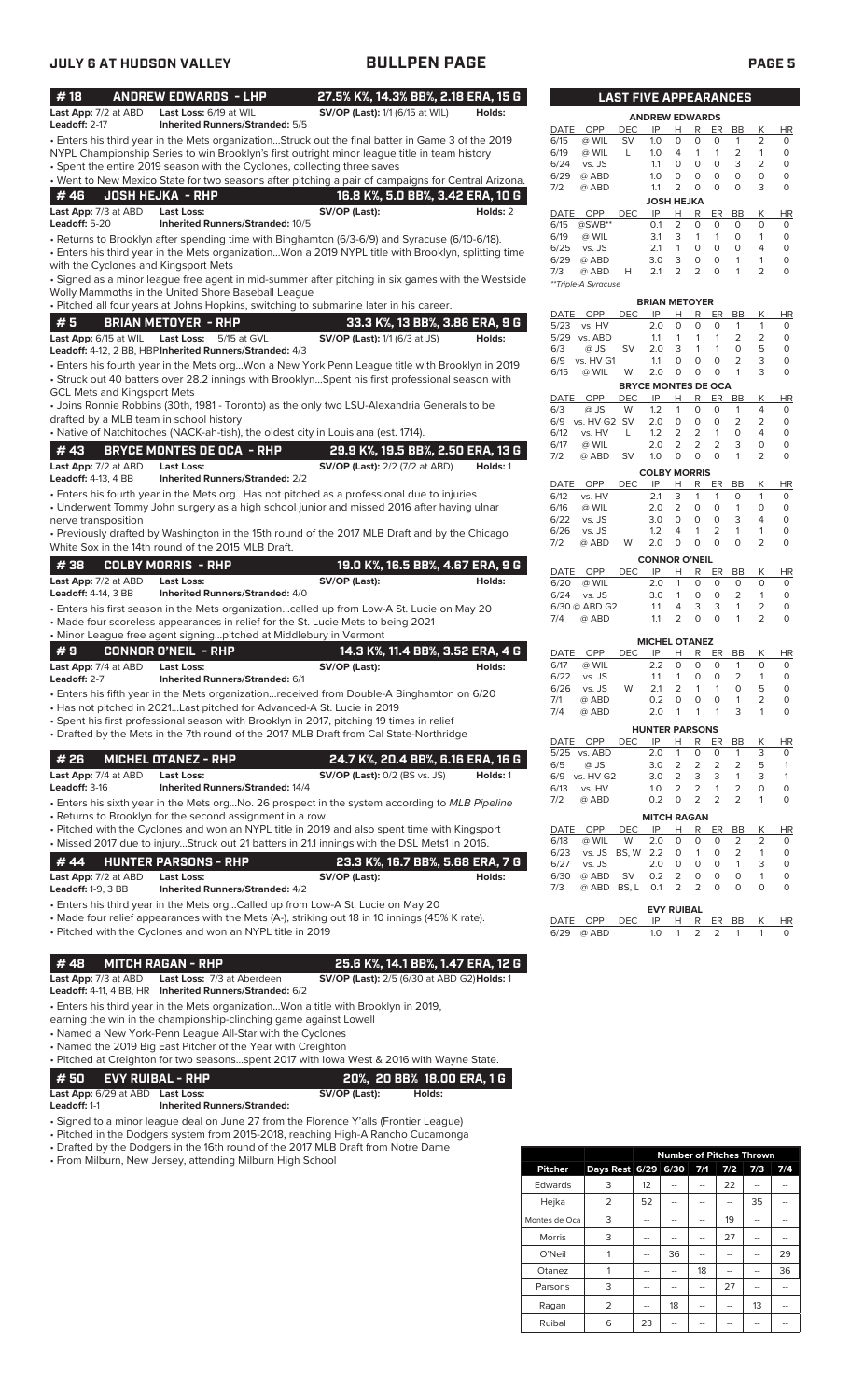| INDIVIDUAL PITCHING HIGHS                                                   |
|-----------------------------------------------------------------------------|
|                                                                             |
|                                                                             |
| Most Home Runs Allowed, Game4 (2x, Jose Butto, 6/6 at Jersey Shore)         |
|                                                                             |
| Most Strikeouts, Game, Reliever5 (3x, Michel Otanez, 6/26 vs. Jersey Shore) |
|                                                                             |
|                                                                             |
|                                                                             |
| Most Innings Pitched, Game 6 (6x, last: Justin Lasko, 7/3 at Aberdeen)      |
|                                                                             |
|                                                                             |
|                                                                             |
|                                                                             |

| TEAM PITCHING HIGHS                                                       |  |
|---------------------------------------------------------------------------|--|
|                                                                           |  |
|                                                                           |  |
|                                                                           |  |
|                                                                           |  |
|                                                                           |  |
| Most Consecutive Scoreless Innings 13 (6/22-6/23 vs. Jersey Shore)        |  |
|                                                                           |  |
|                                                                           |  |
|                                                                           |  |
|                                                                           |  |
|                                                                           |  |
|                                                                           |  |
| Most Walks Allowed, Extra Innings 6 (6/23 vs. Jersey Shore - 10 innings)  |  |
|                                                                           |  |
|                                                                           |  |
| Most Pitchers Used, Extra Innings 5 (5/23 vs. Hudson Valley - 12 innings) |  |
|                                                                           |  |

|                          |                      |                             | <b>TEAM MISCELLANEOUS</b>                                                      |  |  |  |  |  |
|--------------------------|----------------------|-----------------------------|--------------------------------------------------------------------------------|--|--|--|--|--|
|                          |                      |                             |                                                                                |  |  |  |  |  |
|                          |                      |                             | Longest Game, Time, Extra-Inning Game3:30 (6/23 vs. Jersey Shore - 10 innings) |  |  |  |  |  |
|                          |                      |                             | Shortest Game, Time, Nine-Inning Game  2:20 (5/18 vs. Hudson Valley)           |  |  |  |  |  |
|                          |                      |                             |                                                                                |  |  |  |  |  |
|                          |                      |                             |                                                                                |  |  |  |  |  |
|                          |                      |                             |                                                                                |  |  |  |  |  |
|                          |                      |                             |                                                                                |  |  |  |  |  |
|                          |                      |                             |                                                                                |  |  |  |  |  |
|                          |                      |                             |                                                                                |  |  |  |  |  |
|                          |                      |                             |                                                                                |  |  |  |  |  |
|                          |                      |                             |                                                                                |  |  |  |  |  |
|                          |                      |                             |                                                                                |  |  |  |  |  |
|                          | OUTFIELD ASSISTS (7) |                             | <b>RECORD BREAKDOWN</b>                                                        |  |  |  |  |  |
| <b>NAME</b>              | <b>TOTAL</b>         | (LAST)                      |                                                                                |  |  |  |  |  |
| Duplantis                | 4                    | 5/13 at GVL                 |                                                                                |  |  |  |  |  |
| Ashford<br>Molina        | 1<br>1               | 5/25 vs. ABD<br>5/21 vs. HV |                                                                                |  |  |  |  |  |
| Winaker                  | 1                    | 5/6 at ASH                  |                                                                                |  |  |  |  |  |
|                          |                      |                             |                                                                                |  |  |  |  |  |
|                          |                      |                             |                                                                                |  |  |  |  |  |
|                          |                      |                             |                                                                                |  |  |  |  |  |
|                          |                      |                             |                                                                                |  |  |  |  |  |
|                          |                      |                             |                                                                                |  |  |  |  |  |
|                          |                      |                             |                                                                                |  |  |  |  |  |
|                          | UNIFORM RECORDS      |                             |                                                                                |  |  |  |  |  |
|                          |                      | $3-3$                       |                                                                                |  |  |  |  |  |
| <b>Home White</b>        |                      |                             |                                                                                |  |  |  |  |  |
| <b>Road Gray</b>         |                      | $11 - 18$                   |                                                                                |  |  |  |  |  |
|                          |                      |                             |                                                                                |  |  |  |  |  |
| <b>Championship Gold</b> |                      | $4-9$                       |                                                                                |  |  |  |  |  |
|                          |                      |                             |                                                                                |  |  |  |  |  |
| <b>Coney Island</b>      |                      | $O-1$                       |                                                                                |  |  |  |  |  |
|                          |                      |                             |                                                                                |  |  |  |  |  |
|                          |                      |                             | Do Not Allow a Home Run 11-12                                                  |  |  |  |  |  |
|                          |                      |                             | Hit More Home Runs 10-7                                                        |  |  |  |  |  |
|                          |                      |                             | Opponent Hits More HRs1-14                                                     |  |  |  |  |  |
|                          |                      |                             |                                                                                |  |  |  |  |  |
|                          |                      |                             |                                                                                |  |  |  |  |  |
|                          |                      |                             |                                                                                |  |  |  |  |  |
|                          |                      |                             |                                                                                |  |  |  |  |  |
|                          |                      |                             |                                                                                |  |  |  |  |  |
|                          |                      |                             |                                                                                |  |  |  |  |  |
|                          |                      |                             |                                                                                |  |  |  |  |  |
|                          |                      |                             | Opponent Scores First9-21                                                      |  |  |  |  |  |
|                          |                      |                             |                                                                                |  |  |  |  |  |
|                          |                      |                             |                                                                                |  |  |  |  |  |
|                          |                      |                             |                                                                                |  |  |  |  |  |
|                          |                      |                             |                                                                                |  |  |  |  |  |
|                          |                      |                             |                                                                                |  |  |  |  |  |
|                          |                      |                             |                                                                                |  |  |  |  |  |
|                          |                      |                             |                                                                                |  |  |  |  |  |
|                          |                      |                             |                                                                                |  |  |  |  |  |
|                          |                      |                             |                                                                                |  |  |  |  |  |
|                          |                      |                             |                                                                                |  |  |  |  |  |
|                          |                      |                             |                                                                                |  |  |  |  |  |
|                          | <b>EJECTIONS</b>     |                             |                                                                                |  |  |  |  |  |
| <b>Name</b>              | <b>Umpire</b>        | Date                        |                                                                                |  |  |  |  |  |

|                                                                       | Most Pitchers Used, Extra Innings 5 (5/23 vs. Hudson Valley - 12 innings)      |                                                        |     |
|-----------------------------------------------------------------------|--------------------------------------------------------------------------------|--------------------------------------------------------|-----|
|                                                                       |                                                                                |                                                        |     |
|                                                                       |                                                                                | <b>TEAM MISCELLANEOUS</b>                              |     |
|                                                                       |                                                                                |                                                        |     |
|                                                                       | Longest Game, Time, Extra-Inning Game3:30 (6/23 vs. Jersey Shore - 10 innings) |                                                        |     |
|                                                                       | Shortest Game, Time, Nine-Inning Game  2:20 (5/18 vs. Hudson Valley)           |                                                        |     |
|                                                                       |                                                                                |                                                        |     |
|                                                                       |                                                                                |                                                        |     |
|                                                                       |                                                                                |                                                        |     |
|                                                                       |                                                                                |                                                        |     |
|                                                                       |                                                                                |                                                        |     |
|                                                                       |                                                                                |                                                        |     |
| <b>FIELDING</b>                                                       |                                                                                |                                                        |     |
|                                                                       |                                                                                |                                                        |     |
|                                                                       |                                                                                |                                                        |     |
|                                                                       |                                                                                |                                                        |     |
| Most Double Plays Turned, Nine-Inning Game 3 (5/19 vs. Hudson Valley) |                                                                                |                                                        |     |
|                                                                       | OUTFIELD ASSISTS [7]                                                           | <b>RECORD BREAKDOWN</b><br>Ш<br><b>Service Service</b> |     |
|                                                                       | NAME TOTAL                                                                     | $(LAST)$ Looding After C                               | 112 |

| UNIFORM RECORDS |
|-----------------|
| $3-3$           |
| $11 - 18$       |
| $4 - 9$         |
| $0-1$           |
|                 |
|                 |
|                 |
|                 |
|                 |
|                 |
|                 |
|                 |
|                 |
|                 |
|                 |

### **INDIVIDUAL BATTING HIGHS JULY 6 AT HUDSON VALLEY HIGH/LOW & CHARTS PAGE 6**

| <u>INDIVIDUAL UATIING MONG</u>                                              |
|-----------------------------------------------------------------------------|
|                                                                             |
|                                                                             |
|                                                                             |
|                                                                             |
|                                                                             |
|                                                                             |
| Home Runs, Consecutive Games Three games (2x, last: Luke Ritter, 6/18-6/21) |
|                                                                             |
|                                                                             |
|                                                                             |
|                                                                             |
|                                                                             |
|                                                                             |
|                                                                             |
| Most Extra-Base Hits, Game 3 (3x, Cody Bohanek, 6/15 at Wilmington)         |
|                                                                             |
|                                                                             |
|                                                                             |
| <b>TEAM BATTING HIGHS</b>                                                   |
|                                                                             |
|                                                                             |
|                                                                             |
|                                                                             |
|                                                                             |
|                                                                             |
|                                                                             |
|                                                                             |
|                                                                             |
|                                                                             |
|                                                                             |
|                                                                             |
|                                                                             |
|                                                                             |
|                                                                             |

### **FIELDING**

**STARTERS BY POSITION**

**C-** Alvarez (16), Uriarte (15), Mena (11), Senger (9)

**1B-** Genord (38), Ritter (5), Vasquez (4), Bohanek (3), Winaker (2)

**2B-** Ritter (36), Walters (12), Tiberi (1), Struble (1), McNeil (1), Gonzalez (1)

**3B-** Baty (39), Tiberi (7), Bohanek (5), Gonzalez (1)

**SS-** Mauricio (40), Bohanek (5), Walters (4), Gonzalez (3)

**LF-** Duplantis (28), Tiberi (12), Bohanek (4), Vasquez (3), Baty (2), Winaker (1), Ashford (1), Struble (1)

**CF-** Hernandez (19), Duplantis (16), Mangum (8), Hernandez (8), Molina (6), Ota (2), Ashford (1)

**RF-** Ashford (19), Molina (10), Struble (10), Bohanek (4), Winaker (4), Hernandez (4), Ota (1)

**DH-** Alvarez (15), Baty (7), Genord (5), Mauricio (5), Bohanek (3), Tiberi (3), Hernandez (3), Ritter (3), Senger (2), Mena (2), Walters (2), Mangum (1), Vasquez (1)

**STARTERS BY BATTING ORDER**

**1st -** Duplantis (41), Bohanek (3), Tiberi (2), Mangum (2), Struble (2), Ashford (1), McNeil (1)

**2nd -** Bohanek (14), Mauricio (10), Ashford (6), Mangum (5), Winaker (4), Tiberi (3), Duplantis (3), Walters (2), Alvarez (2), Strubble (2), Gonzalez (2)

**3rd -** Mauricio (37), Baty (15)

**4th-** Baty (33), Ritter (9), Alvarez (9), Genord (1)

**5th-** Alvarez (21), Ritter (14), Genord (4), Senger (4), Ashford (3), Ota (2), Bohanek (2), Hernandez (1), Vasquez (1)

**6th-** Ritter (17), Genord (12), Ashford (6), Bohanek (3), Hernandez (3), Senger (3), Mena (2), Winaker (2), Ota (1), Tiberi (1), Uriarte (1)

**7th-** Genord (20), Tiberi (5), Gonzalez (3), Senger (3),Vasquez (3), Uriarte (3), Ashford (3), Ritter (3), Hernandez (2), Walters (2), Mena (2), Bohanek (2), Winaker (1)

**8th-** Tiberi (11), Hernandez (10), Genord (6), Walters (6), Mena (5), Uriarte (5), Vasquez (4), Ashford (2), Senger (1), Molina (1), Struble (1)

**9th-** Molina (15), Hernandez (10), Walters (7), Uriarte (6), Struble (5), Mena (4), Mangum (2), Struble (2), Tiberi (1)

|             | <b>CATCHERS STEALING</b> |     |            |      | <b>MULTI-RUN INNINGS</b> |                     |  |  |  |
|-------------|--------------------------|-----|------------|------|--------------------------|---------------------|--|--|--|
| <b>Name</b> | СS                       | АТТ | <b>PCT</b> | Runs | <b>Times</b>             | Last                |  |  |  |
| Alvarez     | 5                        | 26  | 19%        | 6    |                          | 7th, 5/20 vs. HV    |  |  |  |
| Mena        |                          | 8   | 25%        | 5    | 4                        | 3rd, 6/30 at ABD G2 |  |  |  |
| Senger      | フ                        | 10  | 20%        | 4    | 4                        | 8th, 6/26 vs. JS    |  |  |  |
| Uriarte     | 9                        | 27  | 33%        | 3    | 18                       | 7th, 7/3 at ABD     |  |  |  |
| Team        | 18                       | 71  | 25%        | っ    | 30                       | 4th, 6/30 at ABD G2 |  |  |  |

|                                        |    | Ы  |  |                                                           |  |   | 3 4 5 6 7 8 9 10 + TOTALS |
|----------------------------------------|----|----|--|-----------------------------------------------------------|--|---|---------------------------|
| OPPONENTS 27 34 47 39 22 29 19 34 16 4 |    |    |  |                                                           |  |   | 265                       |
| <b>BKLYN</b>                           | 28 | 19 |  | $20 \mid 30 \mid 21 \mid 26 \mid 25 \mid 31 \mid 14 \mid$ |  | 6 | 222                       |

| <b>MISC. WINS</b> |  |
|-------------------|--|
|                   |  |

Come from Behind Wins 10 (6/30 at ABD)<br>Wins in Last At-Bat................4 (6/26 vs. JS) Wins in Last At-Bat......... Walk-off Wins .....................2 (6/23 vs. JS)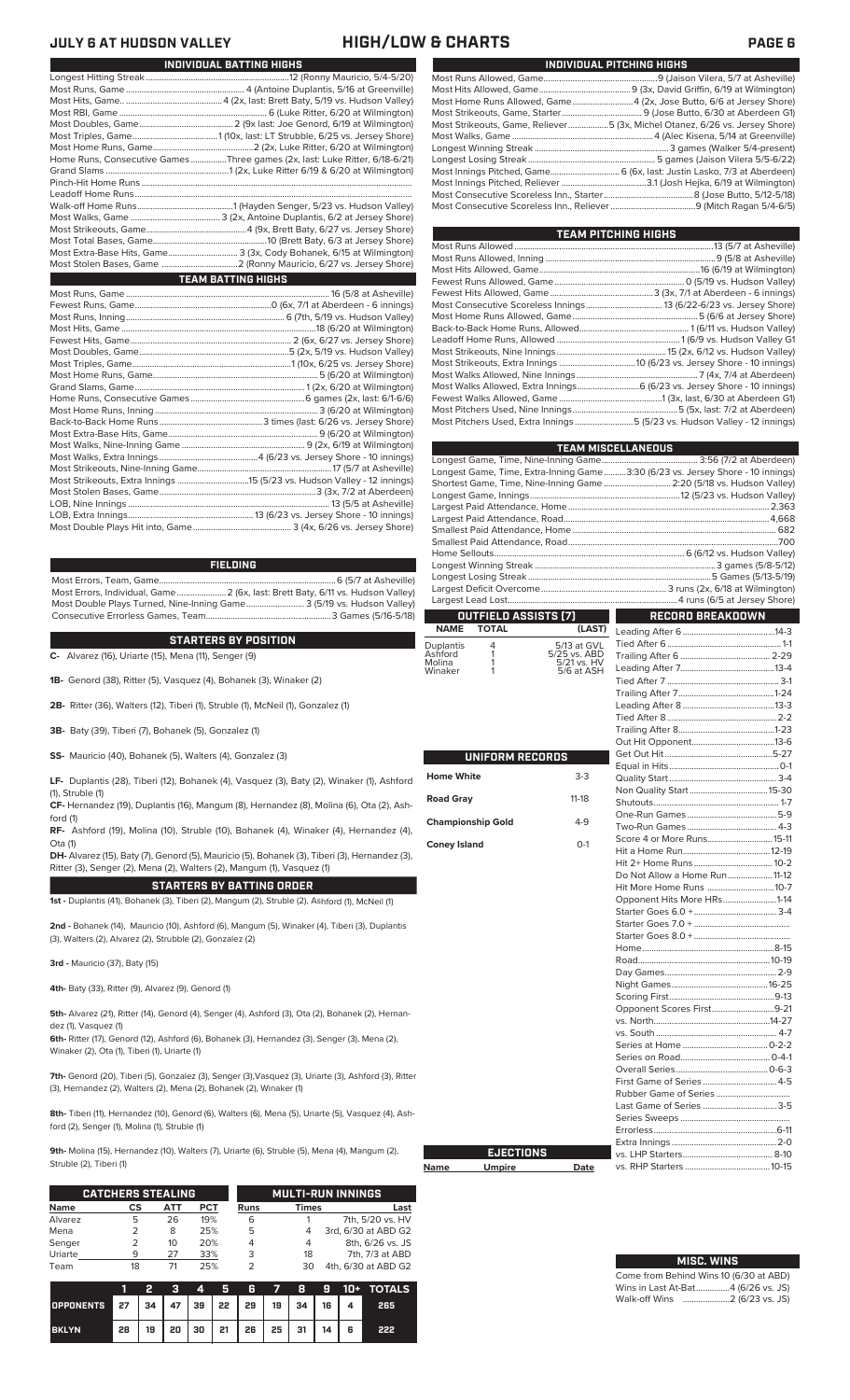## **JULY 6 AT HUDSON VALLEY GAME BY GAME RESULTS PAGE 7**

|              | <b>GAME-BY-GAME RESULTS</b> |                                            |                |                    |                    |                        |                  |                                                                         |                                                    |                             |              |                   |
|--------------|-----------------------------|--------------------------------------------|----------------|--------------------|--------------------|------------------------|------------------|-------------------------------------------------------------------------|----------------------------------------------------|-----------------------------|--------------|-------------------|
| <b>DATE</b>  | GM#                         | <b>OPPONENT</b>                            | W-L/TIME SCORE |                    | <b>RECORD</b>      | <b>POSITION</b>        | GA/GB            | <b>WINNING PITCHER</b>                                                  | <b>LOSING PITCHER</b>                              | <b>SAVE</b>                 | <b>TIME</b>  | <b>ATTENDANCE</b> |
| 5/4          | $\mathbf{1}$                | at Asheville                               | W              | $8 - 2$            | $1 - 0$            | T <sub>1st</sub>       | $+1$             | Josh Walker (1-0)                                                       | Blair Henley (0-1)                                 |                             | 3:16         | 1,200             |
| 5/5          | 2                           | at Asheville                               | L              | $6-1$              | $1 - 1$            | T <sub>2nd</sub>       | $-1$             | Chandler Casey (1-0)                                                    | Jose Butto (1-0)                                   |                             | 3:26         | 1,200             |
| 5/6          | 3                           | at Asheville                               | L              | $11 - 4$           | $1 - 2$            | T3rd                   | $-2$             | Matt Ruppenthal (1-0)                                                   | Oscar Rojas (0-1)                                  |                             | 3:10         | 1,200             |
| 5/7          | 4                           | at Asheville                               | L              | $13 - 7$           | $1 - 3$            | T3rd                   | -3               | R.J. Freure (1-0)                                                       | Jaison Vilera (0-1)                                |                             | 3:44         | 1,200             |
| 5/8          | 5                           | at Asheville                               | W              | $16-12$            | $2 - 3$            | T3rd                   | -3               | Alec Kisena (1-0)                                                       | Juan Pablo Lopez (1-0)                             |                             | 3:52         | 1,200             |
| 5/9          |                             | at Asheville                               |                |                    |                    |                        |                  | Cancelled due to non-COVID-related illness                              |                                                    |                             |              |                   |
| 5/10         |                             | OFF DAY                                    |                |                    |                    |                        |                  |                                                                         |                                                    |                             |              |                   |
| 5/11         | 6<br>$\overline{7}$         | at Greenville                              | W<br>W         | $6-1$<br>$3 - 2$   | $3-3$<br>$4 - 3$   | 2 <sub>nd</sub><br>2nd | $-2.5$<br>$-1.5$ | Josh Walker (2-0)                                                       | Jay Groome (0-2)                                   |                             | 3:00         | 1,995<br>1,819    |
| 5/12<br>5/13 | 8                           | at Greenville<br>at Greenville             | L              | $8 - 2$            | $4 - 4$            | 2 <sub>nd</sub>        | $-2.5$           | Brian Metoyer (1-0)<br>Chris Murphy (1-1)                               | Yusniel Padron-Artilles (0-2)<br>Oscar Rojas (0-2) | Mitch Ragan (1)             | 3:14<br>3:21 | 2,485             |
| 5/14         | 9                           | at Greenville                              | L              | $5-1$              | $4 - 5$            | 4th                    | $-2.5$           | Brayan Bello (2-0)                                                      | Alec Kisena (1-1)                                  |                             | 2:54         | 2,732             |
| 5/15         | 10                          | at Greenville                              | L              | $8 - 4$            | $4 - 6$            | 4th                    | $-3.5$           | Yorvin Pantoja (1-0)                                                    | Brian Metoyer (1-1)                                |                             | 2:52         | 2,883             |
| 5/16         | 11                          | at Greenville                              | L              | $10-9$             | $4 - 7$            | 4th                    | $-3.5$           | Jake Wallace (1-0)                                                      | Eric Orze (0-1)                                    |                             | 3:09         | 2,818             |
| 5/17         |                             | OFF DAY                                    |                |                    |                    |                        |                  |                                                                         |                                                    |                             |              |                   |
| 5/18         | 12                          | <b>Hudson Valley</b>                       | L              | $4-3$              | $4 - 8$            | 5th                    | $-4.5$           | Zach Greene (1-1)                                                       | Andrew Edwards (0-1)                               |                             | 2:29         | 1,315             |
| 5/19         | 13                          | <b>Hudson Valley</b>                       | W              | 14-0               | $5-8$              | 5th                    | $-3.5$           | Allan Winans (1-0)                                                      | Jhony Brito (0-1)                                  |                             | 3:01         | 810               |
| 5/20         | 14                          | <b>Hudson Valley</b>                       | г              | $6-1$              | $5-9$              | 5th                    | $-3.5$           | Luis Medina (2-0)                                                       | Jaison Vilera (0-2)                                |                             | 2:42         | 682               |
| 5/21         | 15                          | <b>Hudson Valley</b>                       | W              | $4-1$              | $6-9$              | 5th                    | $-3.5$           | Josh Walker (3-0)                                                       | Josh Maciejewski (2-1)                             | Eric Orze (1)               | 2:33         | 998               |
| 5/22         | 16                          | <b>Hudson Valley</b>                       | L              | $5-3$              | $6-10$             | 5th                    | $-4.5$           | Ken Waldichuk (1-0)                                                     | Cam Opp (0-1)                                      |                             | 3:14         | 1,624             |
| 5/23         | 17                          | <b>Hudson Valley</b>                       | W              | $6-5(12)$          | $7-10$             | 5th                    | $-3.5$           | Josh Hejka (1-0)                                                        | Zach Greene (1-2)                                  |                             | 3:24         | 1,261             |
| 5/24<br>5/25 | 18                          | OFF DAY<br>Aberdeen                        | г              | $8-1$              | $7 - 11$           | 5th                    | $-4.5$           | Drew Rom (2-0)                                                          | Oscar Rojas (0-3)                                  |                             | 2:52         | 861               |
| 5/26         | 19                          | Aberdeen                                   |                |                    |                    |                        |                  | 5/26 game postponed due to rain, makeup scheduled for doubleheader 5/27 |                                                    |                             |              |                   |
| 5/27         | 19                          | Aberdeen                                   | г              | $6-2(7)$           | $7-12$             | 5th                    | $-5.5$           | Grayson Rodriguez (3-0)                                                 | Jaison Vilera (0-3)                                |                             | 2:14         |                   |
|              | 20                          | Aberdeen                                   | г              | $10-1(7)$          | $7-13$             | 5th                    | $-6.5$           | Morgan McSweeney (2-0)                                                  | Cam Opp (0-2)                                      |                             | 2:37         | 926               |
| 5/28         | 21                          | Aberdeen                                   |                |                    |                    |                        |                  | 5/28 game postponed due to rain, makeup scheduled for doubleheader 8/25 |                                                    |                             |              |                   |
| 5/29         | 21                          | Aberdeen                                   | г              | 4-1                | $7-14$             | 5th                    | $-7.5$           | <b>Garrett Stallings (3-1)</b>                                          | Alec Kisena (1-2)                                  | <b>Connor Gillispie (1)</b> | 2:52         | 1,509             |
| 5/30         | 22                          | Aberdeen                                   |                |                    |                    |                        |                  | 5/30 game posted to a later date to be determined                       |                                                    |                             |              |                   |
| 5/31         |                             | OFF DAY                                    |                |                    |                    |                        |                  |                                                                         |                                                    |                             |              |                   |
|              |                             |                                            |                |                    |                    |                        |                  | MAY [7-14]                                                              |                                                    |                             |              |                   |
| 6/1<br>6/2   | 22<br>23                    | at Jersey Shore                            | W<br>L         | $11-5$<br>$4-1$    | $8-14$<br>$8 - 15$ | T4th<br>5th            | $-7.5$<br>$-8.5$ | Jose Butto (1-1)                                                        | Josh Hendrickson (0-1)                             | Blake Brown (1)             | 3:03<br>2:44 | 2,077<br>1,591    |
| 6/3          | 24                          | at Jersey Shore<br>at Jersey Shore         | W              | $6 - 4$            | $9 - 15$           | 4th                    | $-8.5$           | Carlo Reyes (1-0)<br>Bryce Montes de Oca (1-0)                          | Justin Lasko (0-1)<br>Jack Perkins (0-1)           | Brian Metoyer (1)           | 3:15         | 1,473             |
| 6/4          | 25                          | at Jersey Shore                            | L              | $5-4(7)$           | $9-16$             | 5th                    | $-9.0$           | Aneurys Zabala (2-2)                                                    | Allan Winans (1-1)                                 |                             | 2:12         | 2,399             |
| 6/5          | 26                          | at Jersey Shore                            | L              | $5 - 4$            | $9-17$             | 5th                    | $-9.0$           | Mike Adams (1-1)                                                        | Mitch Ragan (0-1)                                  |                             | 2:36         | 2,122             |
| 6/6          | 27                          | at Jersey Shore                            | L              | $11-6$             | $9-18$             | 5th                    | $-9.5$           | Nick Lackney (1-0)                                                      | Jose Butto (1-2)                                   |                             | 3:31         | 2,041             |
| 6/7          |                             | OFF DAY                                    |                |                    |                    |                        |                  |                                                                         |                                                    |                             |              |                   |
| 6/9          | 28                          | <b>Hudson Valley</b>                       | L              | $3-2(7)$           | $9-19$             | 5th                    | $-10.5$          | Tanner Myatt (1-0)                                                      | Justin Lasko (0-2)                                 | Justin Wilson (1)           | 2:22         |                   |
|              | 29                          | <b>Hudson Valley</b>                       | W              | $5-3(7)$           | 10-19              | 5th                    | $-9.5$           | Eric Orze (1-1)                                                         | Luis Medina (2-1)                                  | Bryce Montes de Oca (1)     | 2:02         | 1,211             |
| 6/10         | 30                          | <b>Hudson Valley</b>                       | L              | $1 - 0$            | 10-20              | 5th                    | $-9.5$           | <b>Barrett Loseke (2-1)</b>                                             | Cam Opp (0-3)                                      | Zach Greene (1)             | 2:37         | 1,396             |
| 6/11         | 31                          | <b>Hudson Valley</b>                       | L              | $8-0$              | $10 - 21$          | 5th                    | $-9.5$           | Ken Waldichuk (2-0)                                                     | Jaison Vilera (0-4)                                |                             | 3:06         | 1,597             |
| 6/12         | 32                          | <b>Hudson Valley</b>                       | L              | $5-4$              | 10-22              | 5th                    | $-9.5$           | Nelson Alvarez (2-0)                                                    | Bryce Montes de Oca (1-1)<br>Allan Winans (1-2)    | Justin Wilson (2)           | 3:22         | 2,194             |
| 6/13<br>6/14 | 33                          | <b>Hudson Valley</b><br>OFF DAY            | L              | $5-0$              | $10 - 23$          | 5th                    | $-9.5$           | Hayden Wesneski (1-1)                                                   |                                                    |                             | 2:50         | 1,749             |
| 6/15         | 34                          | at Wilmington                              | W              | $3-1$              | $11 - 23$          | 5th                    | $-8.5$           | Brian Metoyer (2-1)                                                     | Zach Brzykcy (2-1)                                 | Andrew Edwards (1)          | 2:21         | 1,188             |
| 6/16         | 35                          | at Wilmington                              | L              | $5 - 2$            | $11 - 24$          | 5th                    | $-9.5$           | Amos Willingham (1-0)                                                   | Eric Orze (1-2)                                    | Reid Schaller (3)           | 2:51         | 700               |
| 6/17         | 36                          | at Wilmington                              | L              | $8 - 4$            | $11 - 25$          | 5th                    | $-10.5$          | Joan Adon (3-1)                                                         | Alec Kisena (1-3)                                  |                             | 2:54         | 1,009             |
| 6/18         | 37                          | at Wilmington                              | W              | $7-5$              | 12-25              | 5th                    | $-10$            | Mitch Ragan (1-1)                                                       | Reid Schaller (1-1)                                |                             | 2:52         | 2,565             |
| 6/19         | 38                          | at Wilmington                              | L              | $9 - 8$            | 12-26              | 5th                    | $-11$            | Christian Vann (2-0)                                                    | Andrew Edwards (0-2)                               |                             | 3:26         | 1,899             |
| 6/20         | 39                          | at Wilmington                              | W              | $13-1$             | 13-26              | 5th                    | $-11$            | Justin Lasko (1-2)                                                      | Alfonso Hernanndez (0-1)                           |                             | 2:44         | 2,722             |
| 6/21         |                             | OFF DAY                                    |                |                    |                    |                        |                  |                                                                         |                                                    |                             |              |                   |
| 6/22         | 40                          | <b>Jersey Shore</b>                        | г              | $7-5$              | 13-27              | 5th                    | $-12$            | Manuel Silva (1-0)                                                      | Jaison Vilera (0-5)                                | Aneurys Zabala (3)          | 3:01         | 2,307             |
| 6/23         | 41                          | <b>Jersey Shore</b>                        | W              | $3-2(10)$          | 14-27              | 5th                    | $-12$            | Mitch Ragan (2-1)                                                       | Andrew Brown (2-2)                                 |                             | 3:30         | 1,595             |
| 6/24<br>6/25 | 42<br>43                    | <b>Jersey Shore</b><br><b>Jersey Shore</b> | L<br>W         | $3-0$<br>$7-2$     | 14-28<br>15-28     | 5th<br>5th             | $-13$<br>$-13$   | Kevin Gowdy (2-3)<br>Cam Opp (1-3)                                      | Jose Butto (1-3)<br>Jonathan Hughes (2-3)          | Blake Brown (2)             | 2:52<br>2:44 | 1,906<br>2,194    |
| 6/26         | 44                          | <b>Jersey Shore</b>                        | W              | $8-5$              | 16-28              | 5th                    | $-13$            | <b>Michel Otanez (1-0)</b>                                              | Mark Potter (0-2)                                  |                             | 3:13         | 2,363             |
| 6/27         | 45                          | <b>Jersey Shore</b>                        | L              | $3-0$              | 16-29              | 5th                    | $-13$            | Dominic Pipkin (2-0)                                                    | Justin Lasko (1-3)                                 | Blake Brown (3)             | 2:43         | 2,253             |
| 6/28         |                             | OFF DAY                                    |                |                    |                    |                        |                  |                                                                         |                                                    |                             |              |                   |
| 6/29         | 46                          | at Aberdeen                                | L              | $7-3$              | 16-30              | 5th                    | $-14$            | Garrett Stallings (4-3)                                                 | Alec Kisena (1-4)                                  | Garrett Farmer (4)          | 2:40         | 1,347             |
| 6/30         | 47                          | at Aberdeen                                | L              | $2-1(7)$           | 16-31              | 5th                    | $-14.5$          | Clayton McGinness (1-1)                                                 | Jose Butto (1-4)                                   | Logan Gillaspie (1)         | 1:53         |                   |
|              | 48                          | at Aberdeen                                | W              | $7-6(7)$           | $17 - 31$          | 5th                    | $-14.5$          | Jaison Vilera (1-5)                                                     | Kade Strowd (0-2)                                  | Mitch Ragan (2)             | 2:31         | 2,405             |
|              |                             |                                            |                |                    |                    |                        |                  | <b>JUNE [10-17]</b>                                                     |                                                    |                             |              |                   |
| 7/1          | 49                          | at Aberdeen                                | $\mathsf{L}$   | $2-0(6)$           | 17-32              | 5th                    | $-15$            | Drew Rom (5-0)                                                          | Cam (1-4)                                          |                             | 1:50         | 1,077             |
| 7/2          | 50                          | at Aberdeen                                | W              | $6 - 5$            | 18-32              | 5th                    | $-14$            | Colby Morris (1-0)                                                      | Connor Gillispie (4-4)                             | Bryce Montes de Oca (2)     | 3:56         | 2,004             |
| 7/3          | 51                          | at Aberdeen                                | L              | $4 - 3$<br>$7 - 2$ | 18-33              | 5th                    | $-14.5$          | Xavier Moore (1-0)                                                      | Mitch Ragan (2-2)                                  |                             | 3:00         | 4,668             |
| 7/4<br>7/5   | 52                          | at Aberdeen<br>OFF DAY                     | L              |                    | 18-34              | 5th                    | $-15.5$          | Garrett Stallings (5-3)                                                 | Alec Kisena (1-5)                                  |                             | 2:31         | 3,001             |
| 7/6          | 53                          | at Hudson Valley                           | 7:05 p.m.      |                    |                    |                        |                  |                                                                         |                                                    |                             |              |                   |

- 7/7 54 at Hudson Valley 7:05 p.m. 7/8 55 at Hudson Valley 7:05 p.m.
- 7/9 56 at Hudson Valley 7:05 p.m. 7/10 57 at Hudson Valley 6:05 p.m.
	-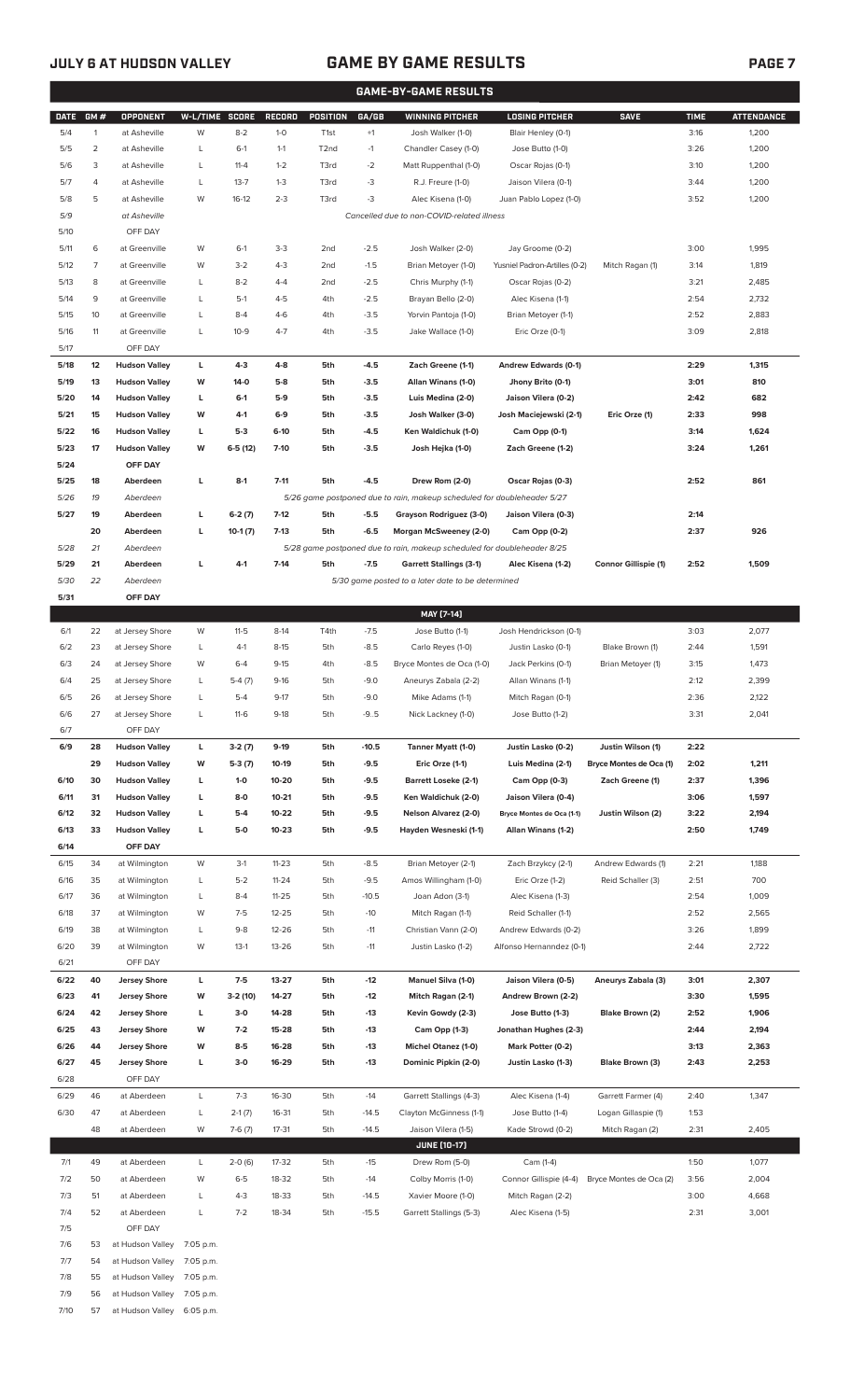## **JULY 6 AT HUDSON VALLEY GAME-BY-GAME PAGE 8**

| <b>DATE</b>  | GM#        | OPPONENT                                   | W-L/TIME SCORE         | RECORD<br>POSITION | GA/GB | <b>WINNING PITCHER</b> | <b>LOSING PITCHER</b> | <b>SAVE</b> | <b>TIME</b> | <b>ATTENDANCE</b> |
|--------------|------------|--------------------------------------------|------------------------|--------------------|-------|------------------------|-----------------------|-------------|-------------|-------------------|
| 7/12         |            | OFF DAY                                    |                        |                    |       |                        |                       |             |             |                   |
| 7/13         | 59         | <b>Jersey Shore</b>                        | 6:30 p.m.              |                    |       |                        |                       |             |             |                   |
| 7/14         | 60         | <b>Jersey Shore</b>                        | 6:30 p.m.              |                    |       |                        |                       |             |             |                   |
| 7/15<br>7/16 | 61<br>62   | <b>Jersey Shore</b><br><b>Jersey Shore</b> | 6:30 p.m.<br>7:00 p.m. |                    |       |                        |                       |             |             |                   |
| 7/17         | 63         | <b>Jersey Shore</b>                        | 6:00 p.m.              |                    |       |                        |                       |             |             |                   |
| 7/18         | 64         | <b>Jersey Shore</b>                        | 4:00 p.m.              |                    |       |                        |                       |             |             |                   |
| 7/19         |            | OFF DAY                                    |                        |                    |       |                        |                       |             |             |                   |
| 7/20         | 65         | Wilmington                                 | 6:30 p.m.              |                    |       |                        |                       |             |             |                   |
| 7/21         | 66         | Wilmington                                 | 6:30 p.m.              |                    |       |                        |                       |             |             |                   |
| 7/22         | 67         | Wilmington                                 | 6:30 p.m.              |                    |       |                        |                       |             |             |                   |
| 7/23         | 68         | Wilmington                                 | 7:00 p.m.              |                    |       |                        |                       |             |             |                   |
| 7/24         | 69         | Wilmington                                 | 6:00 p.m.              |                    |       |                        |                       |             |             |                   |
| 7/25         | 70         | Wilmington                                 | 4:00 p.m.              |                    |       |                        |                       |             |             |                   |
| 7/26         |            | OFF DAY                                    |                        |                    |       |                        |                       |             |             |                   |
| 7/27         | $71$       | at Jersey Shore                            | 7:05 p.m.              |                    |       |                        |                       |             |             |                   |
| $7/28$       | 72         | at Jersey Shore                            | 7:05 p.m.              |                    |       |                        |                       |             |             |                   |
| 7/29         | 73         | at Jersey Shore                            | 7:05 p.m.              |                    |       |                        |                       |             |             |                   |
| 7/30<br>7/31 | 74<br>75   | at Jersey Shore<br>at Jersey Shore         | 7:05 p.m.<br>7:05 p.m. |                    |       |                        |                       |             |             |                   |
|              |            |                                            |                        |                    |       | <b>JULY</b> [1-3]      |                       |             |             |                   |
| 8/1          | 76         | at Jersey Shore                            | 1:05 p.m.              |                    |       |                        |                       |             |             |                   |
| 8/2          |            | OFF DAY                                    |                        |                    |       |                        |                       |             |             |                   |
| 8/3          | 77         | <b>Hudson Valley</b>                       | 6:30 p.m.              |                    |       |                        |                       |             |             |                   |
| 8/4          | 78         | <b>Hudson Valley</b>                       | 6:30 p.m.              |                    |       |                        |                       |             |             |                   |
| 8/5          | 79         | <b>Hudson Valley</b>                       | 6:30 p.m.              |                    |       |                        |                       |             |             |                   |
| 8/6          | 80         | <b>Hudson Valley</b>                       | 7:00 p.m.              |                    |       |                        |                       |             |             |                   |
| 8/7          | 81         | <b>Hudson Valley</b>                       | 6:00 p.m.              |                    |       |                        |                       |             |             |                   |
| 8/8          | 82         | <b>Hudson Valley</b>                       | 4:00 p.m.              |                    |       |                        |                       |             |             |                   |
| 8/9          |            | OFF DAY                                    |                        |                    |       |                        |                       |             |             |                   |
| 8/10         | 83         | at Wilmington                              | 7:05 p.m.              |                    |       |                        |                       |             |             |                   |
| 8/11<br>8/12 | 84<br>85   | at Wilmington<br>at Wilmington             | 7:05 p.m.<br>7:05 p.m. |                    |       |                        |                       |             |             |                   |
| 8/13         | 86         | at Wilmington                              | 7:05 p.m.              |                    |       |                        |                       |             |             |                   |
| 8/14         | 87         | at Wilmington                              | 6:05 p.m.              |                    |       |                        |                       |             |             |                   |
| 8/15         | 88         | at Wilmington                              | 1:05 p.m.              |                    |       |                        |                       |             |             |                   |
| 8/16         |            | OFF DAY                                    |                        |                    |       |                        |                       |             |             |                   |
| 8/17         | 89         | at Hudson Valley                           | 7:05 p.m.              |                    |       |                        |                       |             |             |                   |
| 8/18         | 90         | at Hudson Valley                           | 7:05 p.m.              |                    |       |                        |                       |             |             |                   |
| 8/19         | 91         | at Hudson Valley                           | 7:05 p.m.              |                    |       |                        |                       |             |             |                   |
| 8/20<br>8/21 | 92<br>93   | at Hudson Valley<br>at Hudson Valley       | 7:05 p.m.<br>6:05 p.m. |                    |       |                        |                       |             |             |                   |
| 8/22         | 94         | at Hudson Valley                           | 4:35 p.m.              |                    |       |                        |                       |             |             |                   |
| 8/23         |            | OFF DAY                                    |                        |                    |       |                        |                       |             |             |                   |
| 8/24         | 95         | Aberdeen                                   | 6:30 p.m.              |                    |       |                        |                       |             |             |                   |
| 8/25         | 96         | Aberdeen                                   | 5:00 p.m.              |                    |       |                        |                       |             |             |                   |
|              | 97         | Aberdeen                                   | DH                     |                    |       |                        |                       |             |             |                   |
| 8/26         | 98         | Aberdeen                                   | 6:30 p.m.              |                    |       |                        |                       |             |             |                   |
| 8/27         | 99         | Aberdeen                                   | 7:00 p.m.              |                    |       |                        |                       |             |             |                   |
| 8/28         | 100        | Aberdeen                                   | 6:00 p.m.              |                    |       |                        |                       |             |             |                   |
| 8/29<br>8/30 | 101        | Aberdeen<br>OFF DAY                        | 4:00 p.m.              |                    |       |                        |                       |             |             |                   |
| 8/31         | 102        | Wilmington                                 | 6:30 p.m.              |                    |       |                        |                       |             |             |                   |
|              |            |                                            |                        |                    |       | AUGUST (0-0)           |                       |             |             |                   |
| 9/1          | 103        | Wilmington                                 | 6:30 p.m.              |                    |       |                        |                       |             |             |                   |
| 9/2          | 104        | Wilmington                                 | 6:30 p.m.              |                    |       |                        |                       |             |             |                   |
| 9/3          | 105        | Wilmington                                 | 7:00 p.m.              |                    |       |                        |                       |             |             |                   |
| 9/4          | 106        | Wilmington                                 | 6:00 p.m.              |                    |       |                        |                       |             |             |                   |
| 9/5          | 107        | Wilmington                                 | 4:00 p.m.              |                    |       |                        |                       |             |             |                   |
| 9/6<br>9/7   | 108        | OFF DAY<br>at Hudson Valley                | 7:05 p.m.              |                    |       |                        |                       |             |             |                   |
| 9/8          | 109        | at Hudson Valley                           | 7:05 p.m.              |                    |       |                        |                       |             |             |                   |
| 9/9          | 110        | at Hudson Valley                           | 7:05 p.m.              |                    |       |                        |                       |             |             |                   |
| 9/10         | 111        | at Hudson Valley                           | 7:05 p.m.              |                    |       |                        |                       |             |             |                   |
| 9/11         | 112        | at Hudson Valley                           | 6:05 p.m.              |                    |       |                        |                       |             |             |                   |
| 9/12         | 113        | at Hudson Valley                           | 4:35 p.m.              |                    |       |                        |                       |             |             |                   |
| 9/13         |            | OFF DAY                                    |                        |                    |       |                        |                       |             |             |                   |
| 9/14         | 114        | <b>Jersey Shore</b>                        | 6:30 p.m.              |                    |       |                        |                       |             |             |                   |
| 9/15         | 115        | <b>Jersey Shore</b>                        | 6:30 p.m.              |                    |       |                        |                       |             |             |                   |
| 9/16<br>9/17 | 116<br>117 | <b>Jersey Shore</b><br><b>Jersey Shore</b> | 6:30 p.m.<br>7:00 p.m. |                    |       |                        |                       |             |             |                   |
| 9/18         | 118        | <b>Jersey Shore</b>                        | 4:00 p.m.              |                    |       |                        |                       |             |             |                   |
| 9/19         | 119        | <b>Jersey Shore</b>                        | 1:00 p.m.              |                    |       |                        |                       |             |             |                   |
|              |            |                                            |                        |                    |       |                        |                       |             |             |                   |

**SEPTEMBER (0-0)**